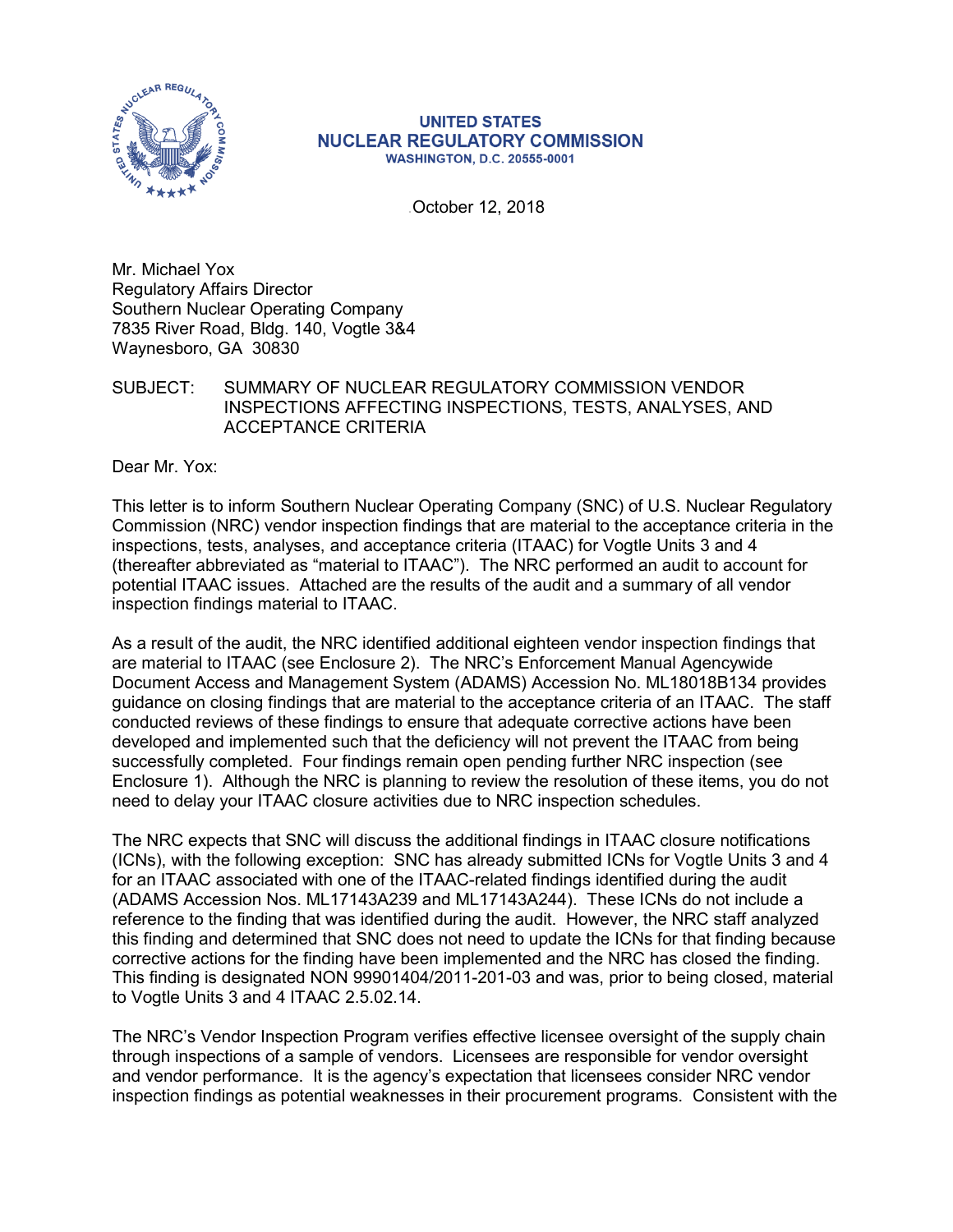guidance in the NRC-endorsed Nuclear Energy Institution (NEI) 08-01, Industry Guideline for the ITAAC Closure Process under 10 CFR Part 52, licensees should adequately discuss associated ITAAC findings (including those identified through vendor inspections) in their ITAAC notifications under 10 CFR  $52.99(c)(1)$ ,  $(c)(2)$ , and  $(c)(3)$ .

Enclosure 1 is a summary of all findings that, as of the issuance date of this letter, are material to the acceptance criteria of ITAAC. Some vendor findings listed in Enclosure 1 were not identified as having errors, but are included in Enclosure 1 so that SNC has a complete list of vendor findings affecting ITAAC. Enclosure 2 lists the vendor inspection findings that were not previously identified as findings material to the acceptance criteria of ITAAC. Please contact Philip O'Bryan at Phil.OBryan@nrc.gov, or (910) 617-2469, if you have any questions or need assistance regarding these matters.

Sincerely,

*/RA/*

William B. Jones, Acting Director Division of Construction Inspection and Operational Programs Office of New Reactors

Docket Nos.: 05200025 05200026

Enclosures:

- 1. Vendor Findings Material to the Acceptance Criteria of ITAAC
- 2. Vendor Inspection Findings Not Previously Identified as Material to the Acceptance Criteria of ITAAC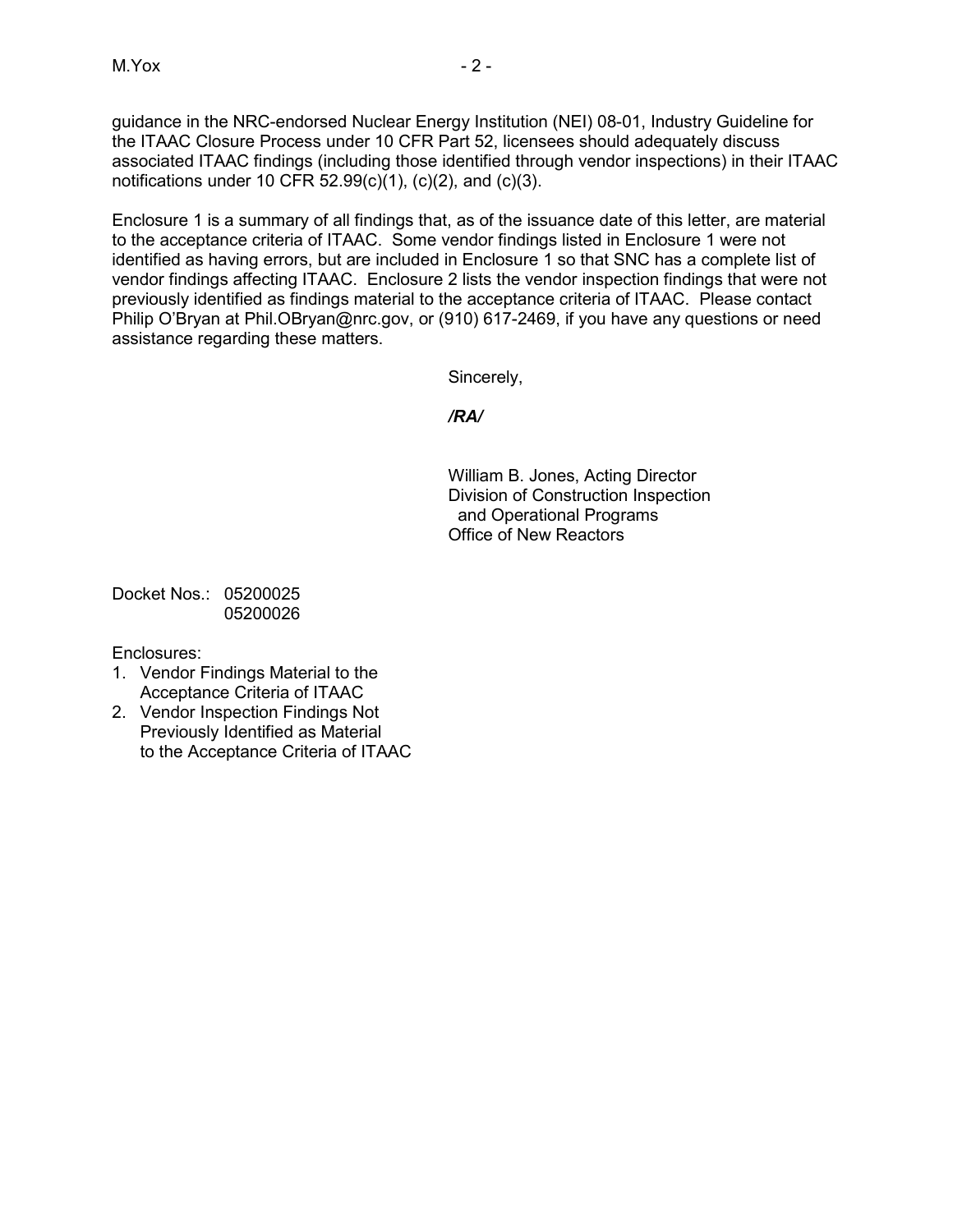# SUBJECT: SUMMARY OF NUCLEAR REGULATORY COMMISSION VENDOR INSPECTIONS AFFECTING INSPECTIONS, TESTS, ANALYSES, AND ACCEPTANCE CRITERIA

Dated: October 12, 2018

DISTRIBUTION: **Public CPatel** JJimenez ASakadales **NCoovert JBurke** VHall NRO\_DCIP\_QVIB-1 Distribution NRO\_DCIP\_QVIB-2 Distribution DCIP Branch Chiefs AP1000 CONTACTS

|             | <b>ADAMS Accession No.: ML18152B785</b> | *via e-mail   | <b>NRO-002</b>      |
|-------------|-----------------------------------------|---------------|---------------------|
| <b>OFC</b>  | NRO/DCIP                                | NRO/DCIP      | NRO/DCIP            |
| <b>NAME</b> | <b>PKrohn</b>                           | POBryan       | KKavanagh           |
| <b>DATE</b> | $9/26/18*$                              | $9/26/18*$    | $9/27/18*$          |
| <b>OFC</b>  | NRO/DCIP                                | NRO/DCIP      | RII/DCO             |
| <b>NAME</b> | ARivera-Varona (BGreen for)             | OAyegbusi     | SWalker (VHall for) |
| <b>DATE</b> | $9/28/18*$                              | $9/27/18*$    | 10/5/18*            |
| <b>OFC</b>  | <b>OGC</b>                              | NRO/DCIP      |                     |
| <b>NAME</b> | <b>MASpencer</b>                        | <b>WJones</b> |                     |
| <b>DATE</b> | $9/27/18*$                              | 10/12/18      |                     |

# **OFFICIAL RECORD COPY**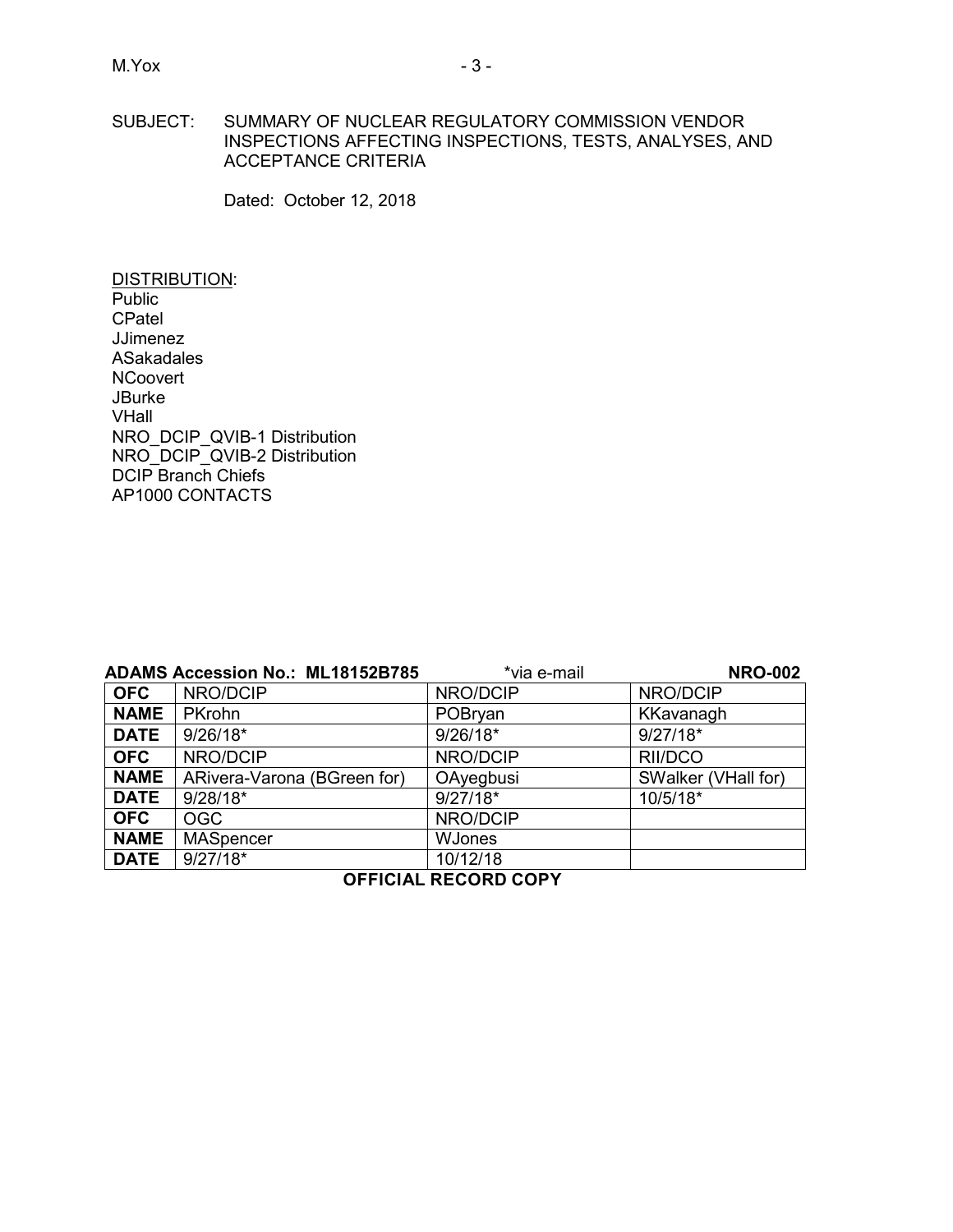| Vendor /<br><b>Docket</b>        | <b>Inspection</b><br>Report (IR)<br>Number and<br><b>ADAMS</b><br><b>Accession</b><br><b>Number</b> | <b>Finding</b><br>Number(s) | <b>Affected</b><br><b>ITAAC</b>                                | <b>Issues Identified in NRC Audit of Vendor</b><br><b>Inspection Findings</b>                                                                                                                                                                                                            | <b>Status</b>                             |
|----------------------------------|-----------------------------------------------------------------------------------------------------|-----------------------------|----------------------------------------------------------------|------------------------------------------------------------------------------------------------------------------------------------------------------------------------------------------------------------------------------------------------------------------------------------------|-------------------------------------------|
| SPX Copes-<br>Vulcan<br>99900080 | 2012-201<br>ML12158A154                                                                             | 01                          | 2.1.02.12a.iv<br>2.1.02.12a.v<br>2.2.03.12a.i<br>2.2.03.12a.ii | IR 2012-201 does not clearly link the finding to the<br>applicable ITAAC. The ITAAC are correctly<br>identified in the 2015 NRC summary of vendor<br>ITAAC findings (ML15219A276).                                                                                                       | Closed in<br>IR 2015-201<br>(ML15210A806) |
|                                  | 2013-201<br>ML13302B397                                                                             | 01                          | 2.1.02.12a.iv<br>2.2.03.12a.i                                  | 2.1.02.12a.iv is incorrectly listed as 2.2.02.a.iv in the<br>body of the inspection report. The ITAAC are listed<br>correctly in the ITAAC table in the back of the<br>report. The ITAAC are also listed correctly in the<br>2014 NRC summary of vendor ITAAC findings<br>(ML14111A071). | Closed in<br>IR 2015-202<br>(ML16027A153) |
|                                  |                                                                                                     | 02                          | 2.1.02.12a.v<br>2.2.03.12a.ii                                  | $2.1.02.12a.v$ is incorrectly listed as $2.2.02.12a.v$ in<br>the 2014 NRC summary of vendor ITAAC findings<br>(ML14111A071). The finding was closed in IR<br>2015-202 but was not listed as closed in the 2015<br>NRC summary of vendor ITAAC findings.                                  | Closed in<br>IR 2015-202<br>(ML16027A153) |

# **Enclosure 1: Vendor Findings Material to the Acceptance Criteria of ITAAC**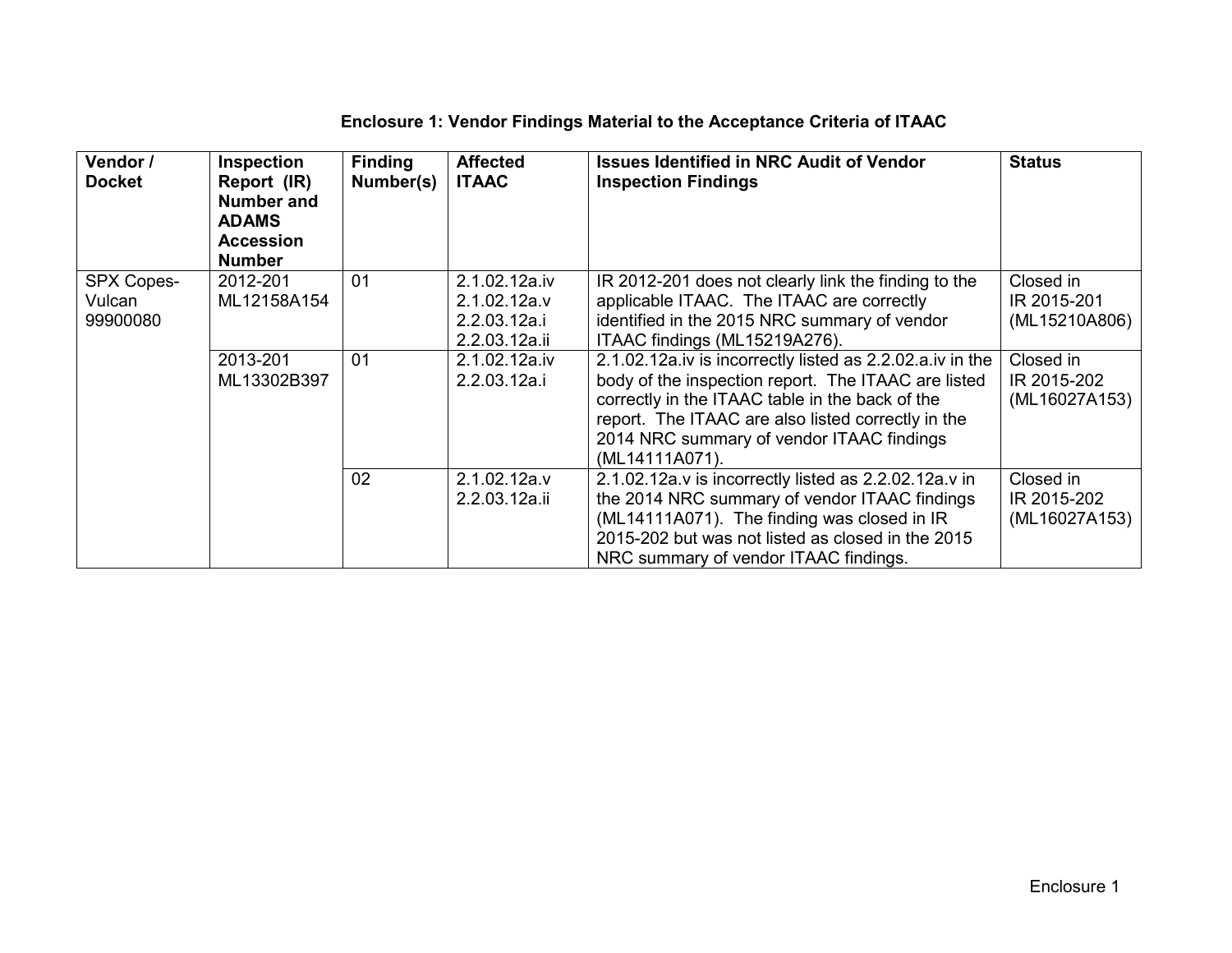| Vendor /      | Inspection        | <b>Finding</b> | <b>Affected</b> | <b>Issues Identified in NRC Audit of Vendor</b>                                                      | <b>Status</b> |
|---------------|-------------------|----------------|-----------------|------------------------------------------------------------------------------------------------------|---------------|
| <b>Docket</b> | Report (IR)       | Number(s)      | <b>ITAAC</b>    | <b>Inspection Findings</b>                                                                           |               |
|               | <b>Number and</b> |                |                 |                                                                                                      |               |
|               | <b>ADAMS</b>      |                |                 |                                                                                                      |               |
|               | <b>Accession</b>  |                |                 |                                                                                                      |               |
|               | <b>Number</b>     |                |                 |                                                                                                      |               |
| Westinghouse, | 2011-201          | 02             | 2.2.03.02a      | IR 2011-201 does not clearly link this finding to the                                                | Closed in NRC |
| Cranberry     | ML112440588       |                | 2.2.03.02b      | applicable ITAAC. The 2013 NRC summary of                                                            | memo dated    |
| 99900404      |                   |                |                 | vendor ITAAC findings (ML13156A136) incorrectly                                                      | December 18,  |
|               |                   |                |                 | lists the finding number as "99900404/2012-202-02."                                                  | 2017          |
|               |                   |                |                 | The 2016 NRC summary of ITAAC findings                                                               | (ML17346A937) |
|               |                   |                |                 | (ML16280A303) correctly lists the finding number and                                                 |               |
|               |                   |                |                 | the applicable ITAAC.                                                                                |               |
|               |                   | 05             | 2.2.03.08c.i.03 | IR 2011-201 does not clearly link this finding to the                                                | Open          |
|               |                   |                |                 | applicable ITAAC. The 2013 NRC summary of                                                            |               |
|               |                   |                |                 | vendor ITAAC findings (ML13156A136) correctly lists                                                  |               |
|               |                   |                |                 | ITAAC 2.2.03.08c.i.03 as applicable. The 2016 NRC                                                    |               |
|               |                   |                |                 | summary of vendor ITAAC findings (ML16280A303)                                                       |               |
|               | 2012-201          | 01             | 2.1.02.07a.i    | incorrectly lists ITAAC 2.2.03.08c.i.04 as applicable.                                               | Closed in IR  |
|               | ML12128A072       |                | 2.2.03.07a.i    | IR 2012-201 does not clearly identify the applicable<br>ITAAC. The finding is closed in the 2013 NRC | 2016-204      |
|               |                   |                |                 | summary of vendor ITAAC findings (ML13156A136)                                                       | (ML16307A159) |
|               |                   |                |                 | but lists the incorrect ITAAC. IR 2016-204 also                                                      |               |
|               |                   |                |                 | includes a closure discussion of this finding.                                                       |               |
|               |                   | 02 and 03      | 2.1.02.07a.i    | IR 2012-201 does not clearly identify the applicable                                                 | Closed in IR  |
|               |                   |                | 2.2.03.07a.i    | ITAAC. IR 2012-202 closes the findings but lists the                                                 | 2012-202      |
|               |                   |                |                 | incorrect ITAAC.                                                                                     | (ML12313A461) |
|               | 2014-201          | 01 and 02      | 2.5.02.14       | None                                                                                                 | Closed in IR  |
|               | ML14058A995       |                |                 |                                                                                                      | 2016-201      |
|               |                   |                |                 |                                                                                                      | (ML15363A360) |
|               | 2015-204          | 01             | 2.5.02.07a      | None                                                                                                 | Closed in IR  |
|               | ML15113B277       |                | 2.5.02.07e      |                                                                                                      | 2016-209      |
|               |                   |                |                 |                                                                                                      | (ML17123A085) |
|               |                   | 02 and 03      | 2.5.02.03       | None                                                                                                 | Closed in IR  |
|               |                   |                |                 |                                                                                                      | 2016-202      |
|               |                   |                |                 |                                                                                                      | (ML16237A320) |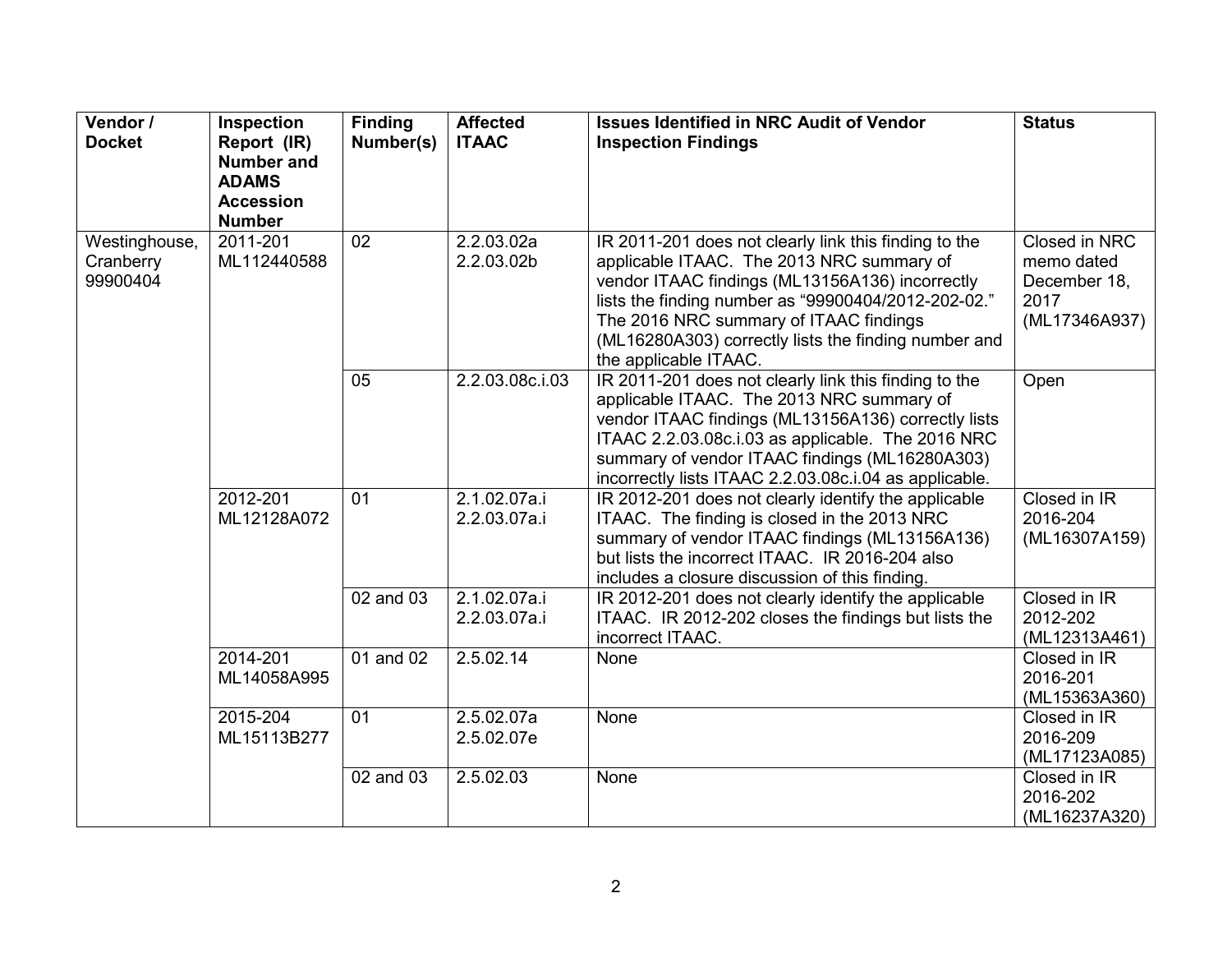| Vendor /<br><b>Docket</b>                | Inspection<br>Report (IR)<br>Number and<br><b>ADAMS</b><br><b>Accession</b><br><b>Number</b> | <b>Finding</b><br>Number(s) | <b>Affected</b><br><b>ITAAC</b>                                              | <b>Issues Identified in NRC Audit of Vendor</b><br><b>Inspection Findings</b>                                                                                                                                     | <b>Status</b>                                  |
|------------------------------------------|----------------------------------------------------------------------------------------------|-----------------------------|------------------------------------------------------------------------------|-------------------------------------------------------------------------------------------------------------------------------------------------------------------------------------------------------------------|------------------------------------------------|
| Valcor<br>99900728                       | 2017-201<br>ML17311A267                                                                      | 01                          | 2.1.02.05a.i                                                                 | None                                                                                                                                                                                                              | Open                                           |
| Wyle Labs<br>99900905                    | 2012-201<br>ML12242A459                                                                      | 01 and 04                   | 2.1.02.12a.i<br>2.2.01.11a.i<br>2.2.03.12a.i<br>2.3.02.11a.i<br>2.3.06.12a.i | IR 2012-201 lists incorrect ITAAC numbers. The<br>2013 NRC summary of vendor ITAAC findings<br>(ML13156A136) lists 4 of the ITAAC numbers<br>correctly but does not list ITAAC 2.2.03.12a.i as being<br>affected. | Closed in IR<br>2013-201<br>(ML14016A447)      |
| National<br>Technical<br>Systems,        | 2015-201<br>ML15078A379                                                                      | 0 <sub>1</sub>              | 2.1.02.07a.i<br>2.2.03.07a.i                                                 | IR 2015-201 does not clearly state that finding 01 is<br>material to the ITAAC, nor does any subsequent NRC<br>correspondence to SNC.                                                                             | Closed in NRC<br>memorandum<br>dated April 27, |
| Huntsville<br>99900905                   | 2015-202<br>ML15152A080                                                                      | 01                          | 2.2.03.12a.i                                                                 | IR 2015-202 does not clearly state that finding 01 is<br>material to the ITAAC, nor does any subsequent NRC<br>correspondence to SNC.                                                                             | 2018<br>(ML18102B171)                          |
| Westinghouse,<br>New Stanton<br>99901043 | 2012-201<br>ML12131A263                                                                      | 03, 04, and<br>05           | 2.5.01.03d                                                                   | IR 2012-201 does not clearly state that the findings<br>are material to the ITAAC. The 2013 NRC summary<br>of vendor ITAAC findings (ML13156A136) correctly<br>lists the applicable ITAAC.                        | Closed in IR<br>2013-201<br>(ML13318A689)      |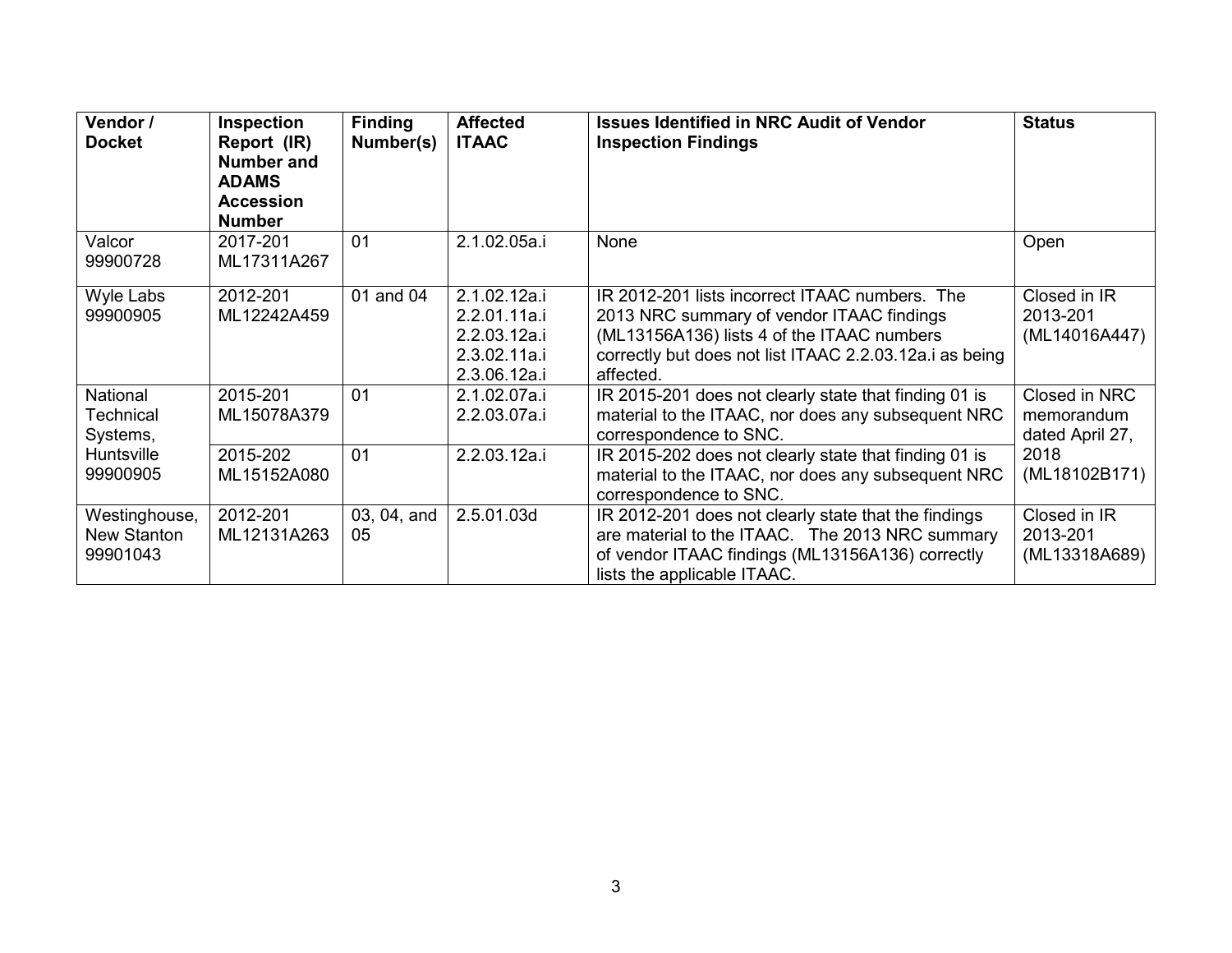| Vendor /<br><b>Docket</b>                   | Inspection<br>Report (IR)<br><b>Number and</b><br><b>ADAMS</b><br><b>Accession</b><br><b>Number</b> | <b>Finding</b><br>Number(s) | <b>Affected</b><br><b>ITAAC</b>                                                                | <b>Issues Identified in NRC Audit of Vendor</b><br><b>Inspection Findings</b>                                                                                                                                                                                                                                                                                                                                 | <b>Status</b>                                                                   |
|---------------------------------------------|-----------------------------------------------------------------------------------------------------|-----------------------------|------------------------------------------------------------------------------------------------|---------------------------------------------------------------------------------------------------------------------------------------------------------------------------------------------------------------------------------------------------------------------------------------------------------------------------------------------------------------------------------------------------------------|---------------------------------------------------------------------------------|
| Enertech<br>99901377                        | 2012-201<br>ML12306A385                                                                             | 02                          | None                                                                                           | IR 2012-201 does not identify this finding as material<br>to ITAAC. The 2013 NRC summary of vendor ITAAC<br>findings (ML13156A136) incorrectly lists this finding<br>as material to ITAAC 2.2.03.05a.ii and 2.2.03.02a. In<br>an NRC memorandum dated January 5, 2017<br>(ML16357A724), this finding was listed as material to<br>an additional ITAAC (2.2.03.03a). This finding is not<br>material to ITAAC. | Closed in NRC<br>memorandum<br>dated January<br>5, 2017<br>(ML16357A724)        |
|                                             |                                                                                                     | $\overline{03}$             | None                                                                                           | IR 2012-201 does not identify this finding as material<br>to ITAAC. The 2013 NRC summary of vendor ITAAC<br>findings (ML13156A136) incorrectly lists this finding<br>as material to ITAAC 2.2.03.04a. This finding is not<br>material to ITAAC.                                                                                                                                                               | <b>Closed in NRC</b><br>memorandum<br>dated January<br>5, 2017<br>(ML16357A724) |
| <b>CS Innovations</b><br>99901404           | 2011-201<br>ML111890005                                                                             | 03 and 04                   | 2.5.02.14                                                                                      | IR 2011-201 does not clearly state that the findings<br>are material to the ITAAC, nor does any subsequent<br>NRC correspondence to SNC.                                                                                                                                                                                                                                                                      | Closed in IR<br>9990404/2014-<br>203<br>(ML14262A351)                           |
| Obayashi<br>Corporation<br>99901409         | 2011-201<br>ML11286A106                                                                             | 03                          | 3.3.00.02a.i.a<br>3.3.00.02a.i.b<br>3.3.00.02a.i.c<br>3.3.00.02a.i.d                           | IR 2011-201 does not clearly state that the finding is<br>material to the ITAAC, nor does any subsequent NRC<br>correspondence to SNC.                                                                                                                                                                                                                                                                        | Closed in NRC<br>memorandum<br>dated July 6,<br>2018<br>(ML18186A573)           |
| <b>Clark</b><br><b>Dynamics</b><br>99901412 | 2012-201<br>ML12108A097                                                                             | $\overline{02}$             | 2.2.01.05.ii<br>2.2.02.05a.ii<br>2.2.05.05a.ii<br>2.3.02.05.ii<br>2.3.07.05.ii<br>2.7.01.05.ii | IR 2012-201 does not clearly link the finding to the<br>applicable ITAAC. The 2013 NRC summary of<br>vendor ITAAC findings (ML13156A136) correctly<br>identifies the applicable ITAAC.                                                                                                                                                                                                                        | Closed in NRC<br>memorandum<br>dated January<br>5, 2017<br>(ML16357A725)        |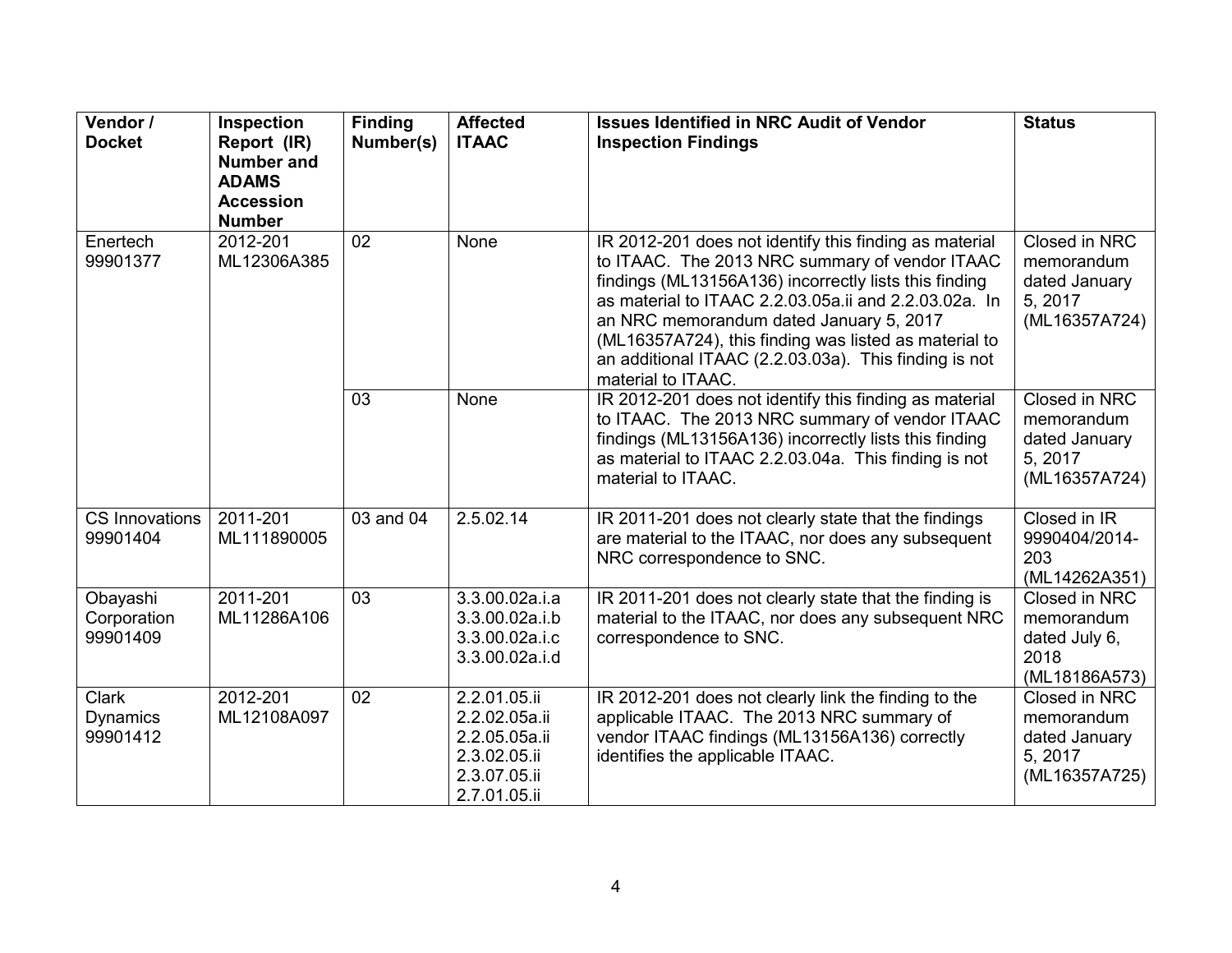| Vendor /<br><b>Docket</b>                     | Inspection<br>Report (IR)<br><b>Number and</b><br><b>ADAMS</b><br><b>Accession</b><br><b>Number</b> | <b>Finding</b><br>Number(s) | <b>Affected</b><br><b>ITAAC</b>                                      | <b>Issues Identified in NRC Audit of Vendor</b><br><b>Inspection Findings</b>                                                                                                                                                  | <b>Status</b>                                                           |
|-----------------------------------------------|-----------------------------------------------------------------------------------------------------|-----------------------------|----------------------------------------------------------------------|--------------------------------------------------------------------------------------------------------------------------------------------------------------------------------------------------------------------------------|-------------------------------------------------------------------------|
| <b>Kinectrics</b><br>99901415                 | 2012-201<br>ML12179A413                                                                             | 01 and 02                   | 2.2.01.05.ii<br>2.2.01.06a.i                                         | IR 2012-201 does not clearly state that the findings<br>are material to the ITAAC, nor does any subsequent<br>NRC correspondence to SNC.                                                                                       | Closed in IR<br>2015-201<br>(ML15148A419)                               |
| <b>Cives Steel</b><br>Company<br>99901419     | 2012-201<br>ML13042A397                                                                             | 03                          | 3.3.00.02a.i.a<br>3.3.00.02a.i.b<br>3.3.00.02a.i.c<br>3.3.00.02a.i.d | IR 2012-201 does not clearly state that the finding is<br>material to the ITAAC, nor does any subsequent NRC<br>correspondence to SNC.                                                                                         | Closed in NRC<br>memorandum<br>dated May 11,<br>2018<br>(ML18131A260)   |
| <b>CB &amp; I</b><br>Lake Charles<br>99901425 | 2014-201<br>ML14072A315                                                                             | 01                          | 3.3.00.02a.i.a<br>3.3.00.02a.i.d                                     | IR 2014-201 does not clearly state that the finding is<br>material to the ITAAC, nor does any subsequent NRC<br>correspondence to SNC.                                                                                         | Closed in NRC<br>memorandum<br>dated April 12,<br>2018<br>(ML18101A168) |
| Pentair<br>99901431                           | 2013-201<br>ML13212A265                                                                             | 01                          | 2.1.02.02a<br>2.1.02.05a.ii<br>2.2.03.02a<br>2.2.03.05a.ii           | IR 2013-201 and the 2014 NRC summary of vendor<br>ITAAC findings (ML14111A071) list the four<br>applicable ITAAC, but also incorrectly include ITAAC<br>2.1.02.08a.ii. This finding is not material to ITAAC<br>2.1.02.08a.ii. | Closed in IR<br>2014-201<br>(ML14073A652)                               |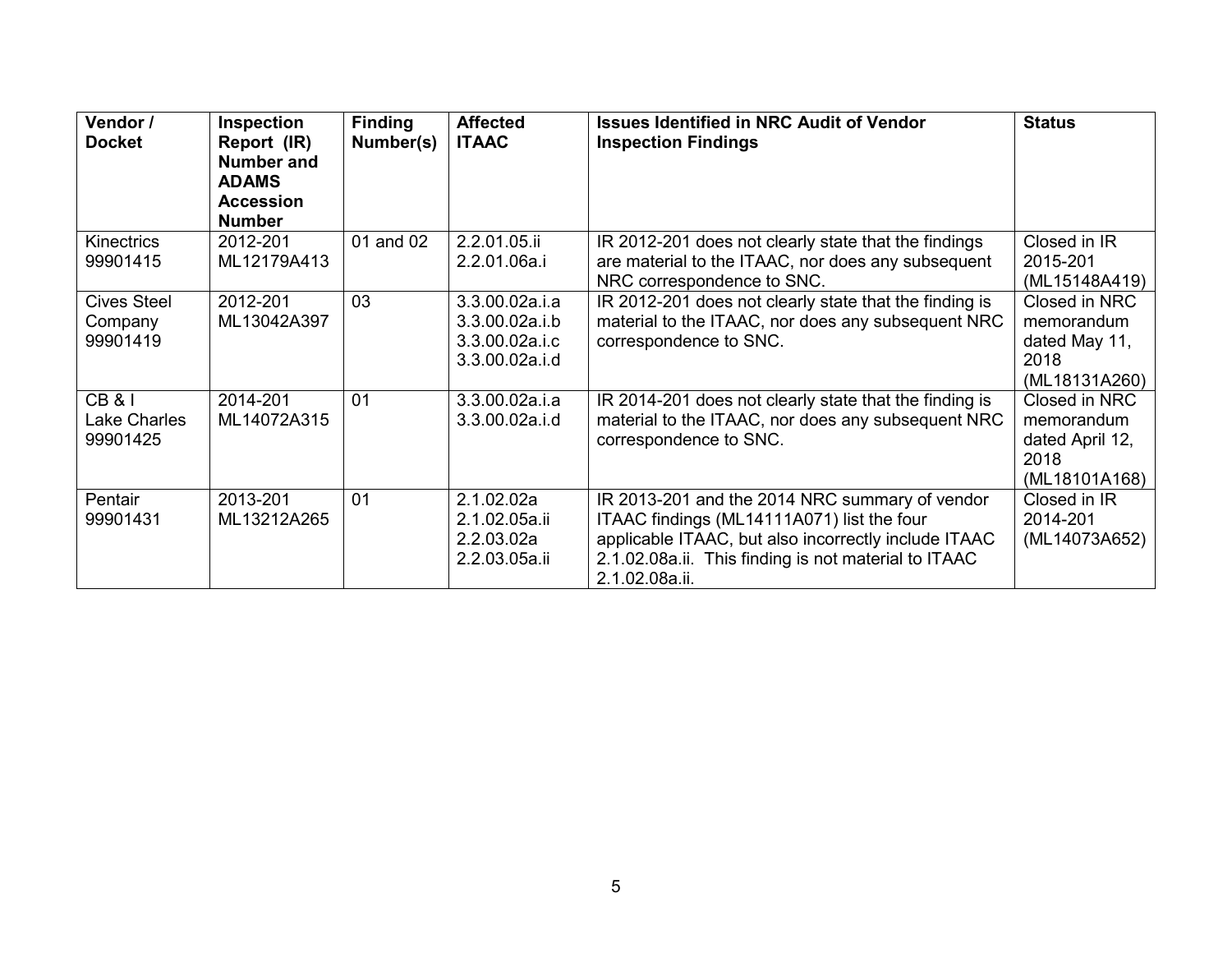| Vendor /<br><b>Docket</b>                           | Report<br><b>Number and</b><br><b>ADAMS</b><br><b>Accession</b><br><b>Number</b> | <b>Finding</b><br>Number(s) | <b>Affected</b><br><b>ITAAC</b> | <b>Issues Identified in NRC Audit of Vendor</b><br><b>Inspection Findings</b>                                                            | <b>Status</b>                                                           |
|-----------------------------------------------------|----------------------------------------------------------------------------------|-----------------------------|---------------------------------|------------------------------------------------------------------------------------------------------------------------------------------|-------------------------------------------------------------------------|
| <b>SMCI</b><br>99901439                             | 2014-201<br>ML14121A433                                                          | 01                          | 3.3.00.02a.i.a                  | IR 2014-201 does not clearly state that the finding is<br>material to the ITAAC, nor does any subsequent NRC<br>correspondence to SNC.   | Closed in $IR$<br>2015-201<br>(ML15175A446)                             |
|                                                     | 2015-201<br>ML15175A446                                                          | 01 and 02                   | 3.3.00.02a.i.a                  | IR 2015-201 does not clearly state that the findings<br>are material to the ITAAC, nor does any subsequent<br>NRC correspondence to SNC. | Closed in NRC<br>memorandum<br>dated April 11,<br>2018<br>(ML18100A857) |
| <b>Curtis Wright</b><br>Qualtech<br>99901441        | 2014-201<br>ML14231B268                                                          | 03                          | 2.1.02.07a.i<br>2.2.03.07a.i    | None                                                                                                                                     | Open                                                                    |
| Oregon Iron<br><b>Works</b><br>99901448<br>99901449 | 2014-201<br>ML14308A463                                                          | 02                          | 3.3.00.02a.i.d                  | IR 2014-201 does not clearly state that the finding is<br>material to the ITAAC, nor does any subsequent NRC<br>correspondence to SNC.   | Closed in Vigor<br>IR 2017-201<br>(ML17226A340)                         |
| <b>WECTEC</b><br>99901467                           | 2016-201<br>ML17013A658                                                          | 0 <sub>1</sub>              | 2.6.03.08                       | None                                                                                                                                     | Open                                                                    |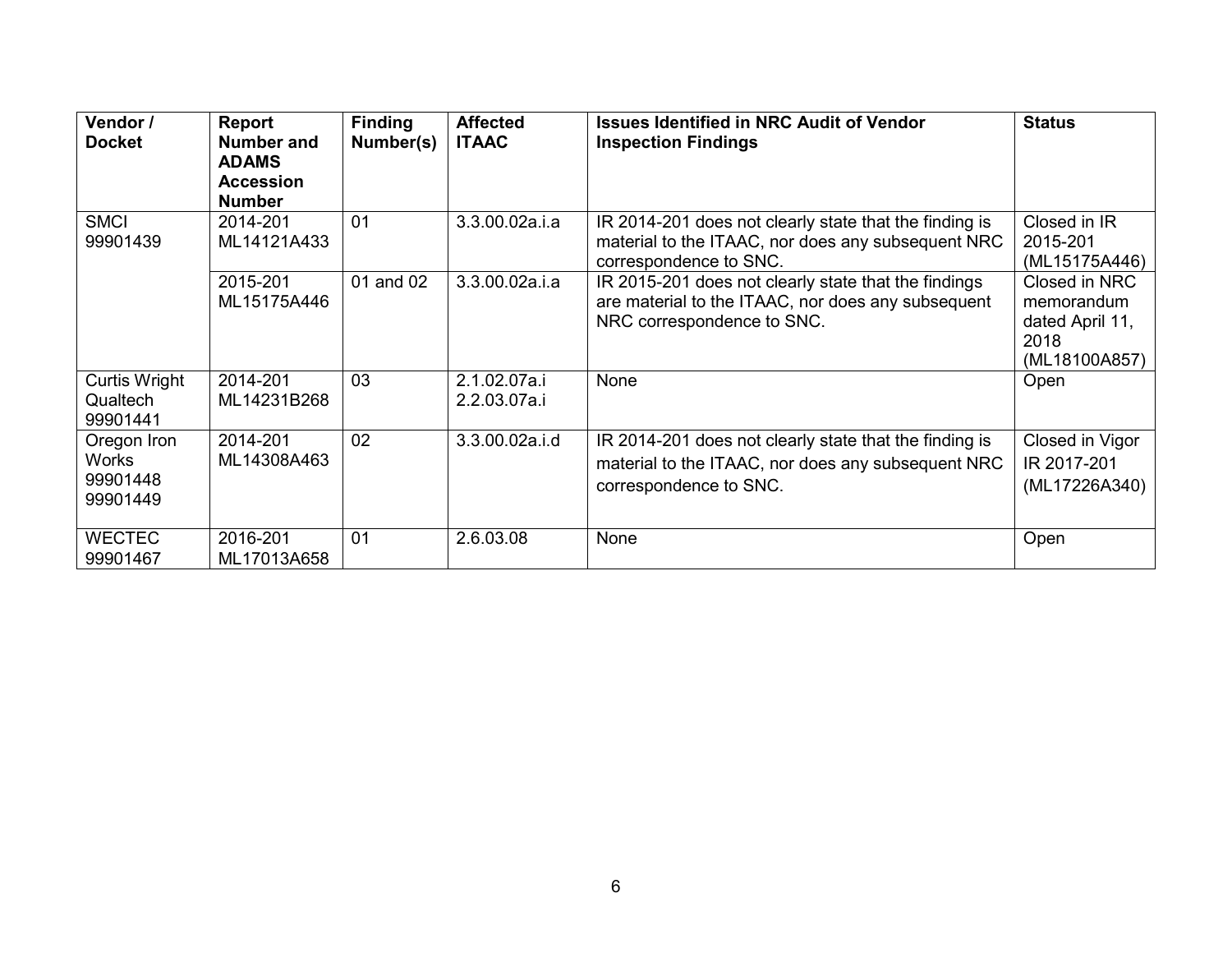# **Enclosure 2: Vendor Inspection Findings Not Previously Identified as Material to the Acceptance Criteria of ITAAC**

# 1. Westinghouse, Cranberry/ Docket 99900404

# a. Inspection Scope

During the period of March 26 to 30, 2012, the U.S. Nuclear Regulatory Commission (NRC) conducted an inspection at the Westinghouse Electric Company (WEC) facility in Cranberry Township, PA. The purpose of the technically-focused inspection was to review implementation of WEC's quality assurance program in accordance with Title 10 of the *Code of Federal Regulations* (10 CFR) Part 50, Appendix B, "Quality Assurance Criteria for Nuclear Power Plants and Fuel Reprocessing Plants," and 10 CFR Part 21, "Reporting of Defects and Noncompliance." This inspection specifically evaluated the quality assurance program as it pertains to WEC's development of test requirements and specifications for the performance of qualification and functional testing for components to be supplied as part of the AP1000 design. The vendor inspection activities were documented in Inspection Report (IR) 99900404/2012-201 (Agencywide Documents Access and Management System (ADAMS) Accession No. ML12128A072).

The lead for the abovementioned inspection is Mr. Jeffrey Jacobson, who can be reached by phone at 301-415-2977 or via electronic mail at Jeffrey.Jacobson@nrc.gov.

# b. Findings and Observations

Inspection Report 99900404/2012-201 contains three findings associated with the following inspections, tests, analyses, and acceptance criteria (ITAAC):

| <b>ITAAC</b> | <b>Design</b><br><b>Commitment</b>                                                                                                                                                                                                                                                                                                                     | <b>Inspections, Tests,</b><br><b>Analysis</b>                                                                                                                  | <b>Acceptance Criteria</b>                                                                                                                                                                                                                                                                                                                                                                      |
|--------------|--------------------------------------------------------------------------------------------------------------------------------------------------------------------------------------------------------------------------------------------------------------------------------------------------------------------------------------------------------|----------------------------------------------------------------------------------------------------------------------------------------------------------------|-------------------------------------------------------------------------------------------------------------------------------------------------------------------------------------------------------------------------------------------------------------------------------------------------------------------------------------------------------------------------------------------------|
| 2.1.02.07a.i | The Class 1E<br>equipment identified<br>in Table $2.1.2 - 1$ as<br>being qualified for a<br>harsh environment<br>can withstand the<br>environmental<br>conditions that would<br>exist before, during,<br>and following a<br>design basis<br>accident without loss<br>of safety function for<br>the time required to<br>perform the safety<br>function. | Type tests,<br>analyses, or a<br>combination of type<br>tests and analyses<br>will be performed on<br>Class 1E equipment<br>located in a harsh<br>environment. | A report exists and<br>concludes that the<br>Class 1E equipment<br>identified in Table<br>$2.1.2 - 1$ as being<br>qualified for a harsh<br>environment can<br>withstand the<br>environmental<br>conditions that would<br>exist before, during,<br>and following a<br>design basis<br>accident without loss<br>of safety function for<br>the time required to<br>perform the safety<br>function. |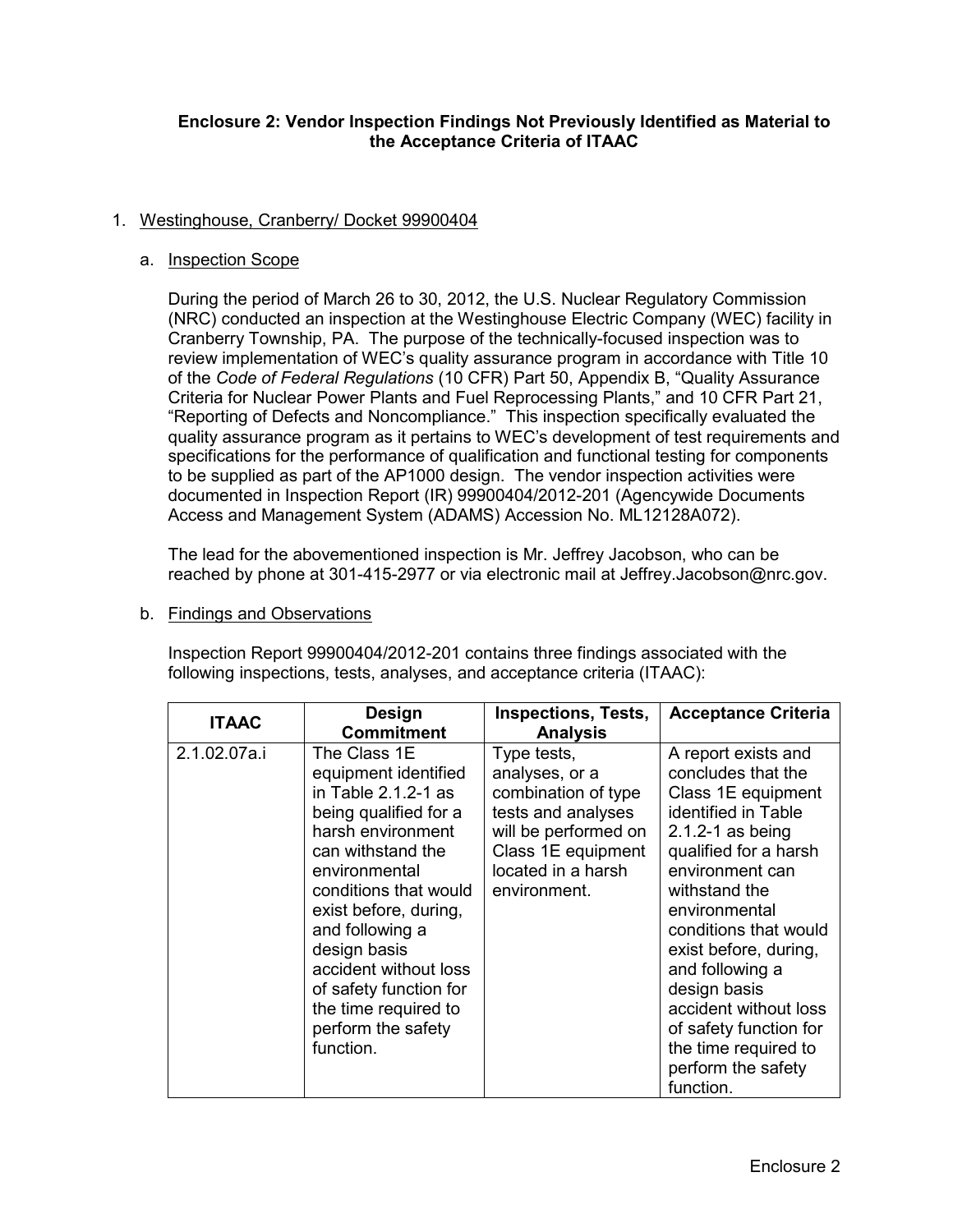| <b>ITAAC</b> | Design<br><b>Commitment</b>                                                                                                                                                                                                                                                                                                                          | <b>Inspections, Tests,</b><br><b>Analysis</b>                                                                                                                  | <b>Acceptance Criteria</b>                                                                                                                                                                                                                                                                                                                                                                      |
|--------------|------------------------------------------------------------------------------------------------------------------------------------------------------------------------------------------------------------------------------------------------------------------------------------------------------------------------------------------------------|----------------------------------------------------------------------------------------------------------------------------------------------------------------|-------------------------------------------------------------------------------------------------------------------------------------------------------------------------------------------------------------------------------------------------------------------------------------------------------------------------------------------------------------------------------------------------|
| 2.2.03.07a.i | The Class 1E<br>equipment identified<br>in Table $2.2.3-1$ as<br>being qualified for a<br>harsh environment<br>can withstand the<br>environmental<br>conditions that would<br>exist before, during,<br>and following a<br>design basis<br>accident without loss<br>of safety function for<br>the time required to<br>perform the safety<br>function. | Type tests,<br>analyses, or a<br>combination of type<br>tests and analyses<br>will be performed on<br>Class 1E equipment<br>located in a harsh<br>environment. | A report exists and<br>concludes that the<br>Class 1E equipment<br>identified in Table<br>$2.2.3 - 1$ as being<br>qualified for a harsh<br>environment can<br>withstand the<br>environmental<br>conditions that would<br>exist before, during,<br>and following a<br>design basis<br>accident without loss<br>of safety function for<br>the time required to<br>perform the safety<br>function. |

Inspection Report Finding 99900404/2012-201-01 states, in part, that:

WEC failed to verify the adequacy of certain design features and include the most adverse design conditions in the test program for performing functional testing of the squib valve actuators. This issue has been identified as Nonconformance 99900404/2012-201-01.

This finding that the most adverse conditions were not tested during environmental qualification affects the ITAAC listed in the table above because, if the deficiencies are left uncorrected, the testing program would fail to provide the requisite assurance that the squib valves would perform as required in design basis conditions, including harsh environmental conditions that would exist before, during and following a design basis accident for the time required to perform the safety function.

Inspection Report Finding 99900404/2012-201-02 states:

WEC did not identify design interfaces sufficient to allow for the translation of the design basis into specifications. Specifically, APP-GW-J4-072 "Interface Specification for Squib Valve Controller," Revision 1, did not include the full range of temperatures that need to be considered when sizing the field run cable/connector systems located between the Plant Monitoring and Protection System, the Diverse Actuation System, and the squib valve actuators. This issue has been identified as Nonconformance 99900404/2012-201-02.

This finding affects the ITAAC listed in the table above because, if the deficiencies are left uncorrected, the testing program would fail to provide the requisite assurance that the squib valves would perform as required in design basis conditions, including harsh environmental conditions that would exist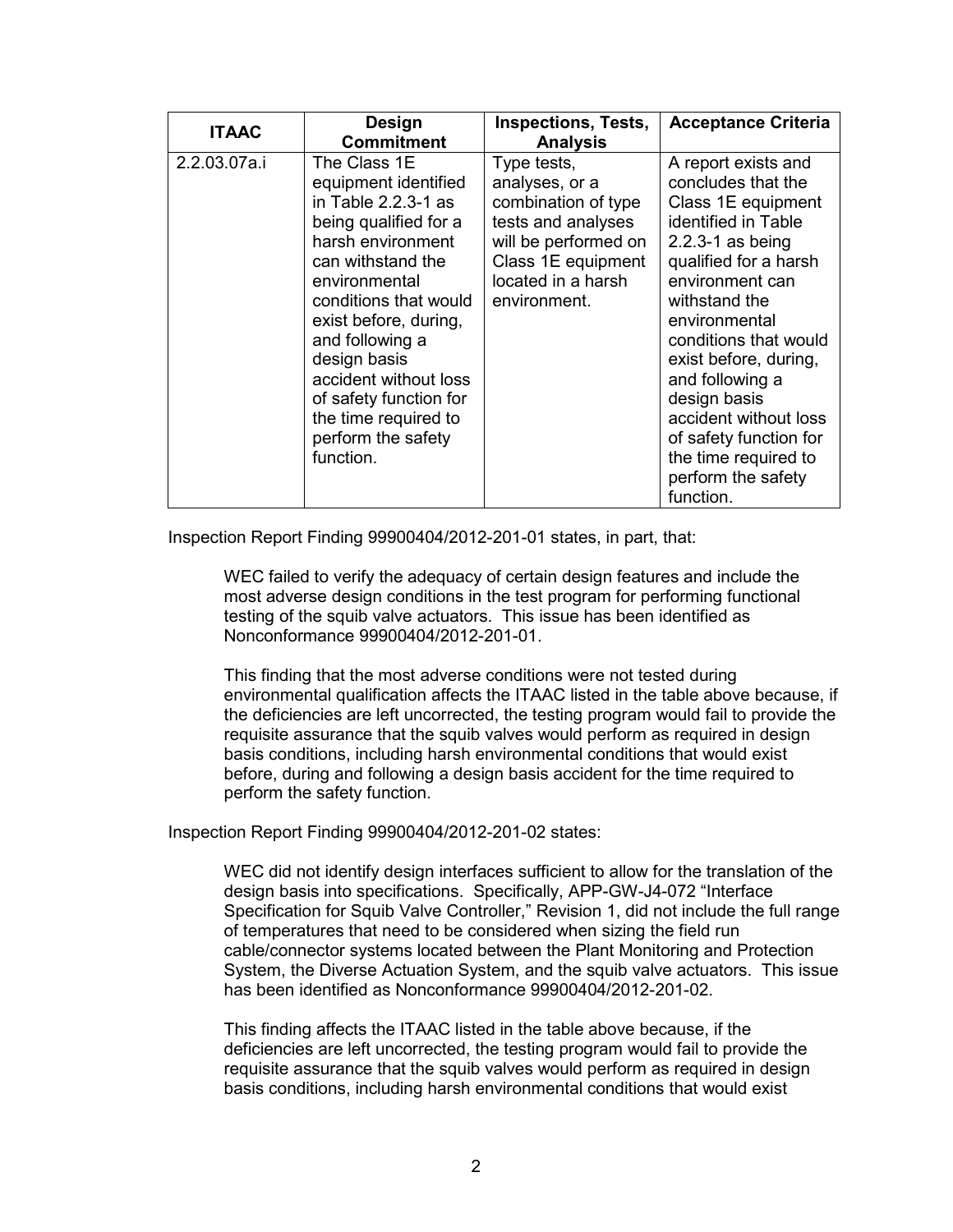before, during and following a design basis accident for the time required to perform the safety function.

Inspection Report Finding 99900404/2012-201-03 states:

WEC did not establish measures necessary to ensure that the design basis for the Diverse Actuation System was correctly translated into specifications, drawings, and instructions. Specifically, WEC did not perform a documented calculation or analysis to justify the selection of resistance values contained in APP-GW-J4-072, "Interface Specification for Squib Valve Controller," Revision 1, for the field run cabling located between the Diverse Actuation System and the squib valve actuators. This issue has been identified as Nonconformance 99900404/2012-201-03.

This finding affects the ITAAC listed in the table above because, if the deficiencies are left uncorrected, the testing program would fail to provide the requisite assurance that the squib valves would perform as required in design basis conditions, including harsh environmental conditions that would exist before, during and following a design basis accident for the time required to perform the safety function.

- 2. Valcor Engineering Corporation/Docket No. 99900728
	- a. Inspection Scope

During the period of October 9-12, 2017, the U.S. NRC staff conducted an inspection at the Valcor Engineering Corporation's facility (hereafter referred to as Valcor) facility in Springfield, NJ. The purpose of this limited-scope routine inspection was to assess Valcor's compliance with provisions of Title 10 of the *Code of Federal Regulations*  (10 CFR) Part 21, "Reporting of Defects and Noncompliance," and selected portions of Appendix B, "Quality Assurance Program Criteria for Nuclear Power Plants and Fuel Reprocessing Plants," to 10 CFR Part 50, "Domestic Licensing of Production and Utilization Facilities." This inspection specifically evaluated Valcor's implementation of the quality activities associated with the design, fabrication, and testing of the solenoid valves and replacement valve parts for the Westinghouse Electric Company AP1000 reactor design and for the domestic operating reactors. The vendor inspection activities were documented in Inspection Report (IR) 99900728/I-2017-201 (ADAMS Accession No. ML17311A267).

The lead for this inspection is Mr. Yamir Diaz-Castillo, who can be reached by phone at 301-415-2228 or via electronic mail at Yamir.Diaz-Castillo@nrc.gov.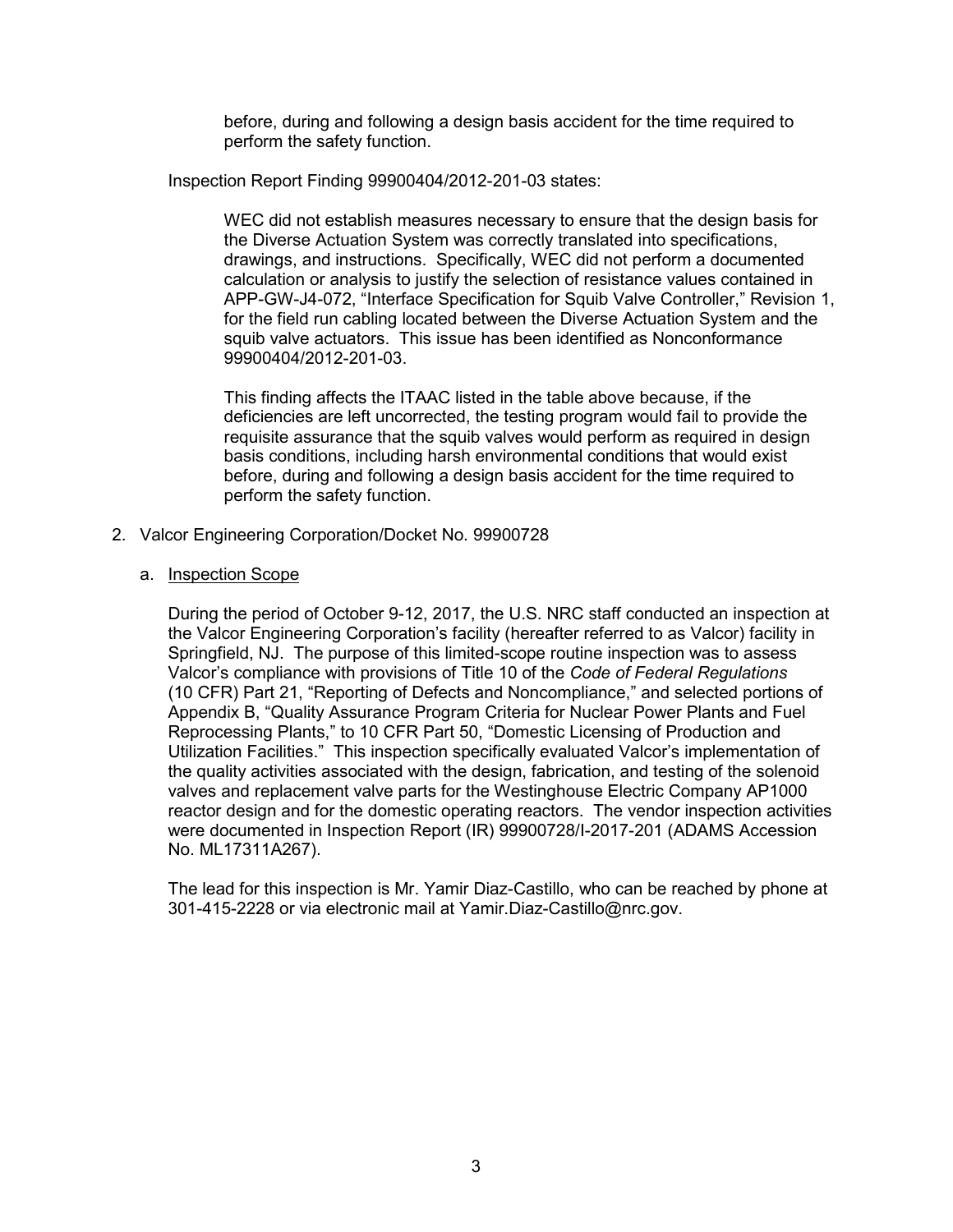# b. Findings and Observations

IR 999007728/I-2017-201 contains one finding associated with the following ITAAC:

| <b>ITAAC</b> | <b>Design</b><br><b>Commitment</b>                                                                                                                                                                                                                                                                                                                           | Inspections,<br>Tests,<br><b>Analysis</b>                                                                                                                               | <b>Acceptance Criteria</b>                                                                                                                                                                                                                                                                                                                                             |
|--------------|--------------------------------------------------------------------------------------------------------------------------------------------------------------------------------------------------------------------------------------------------------------------------------------------------------------------------------------------------------------|-------------------------------------------------------------------------------------------------------------------------------------------------------------------------|------------------------------------------------------------------------------------------------------------------------------------------------------------------------------------------------------------------------------------------------------------------------------------------------------------------------------------------------------------------------|
| 2.1.02.05a.i | The Class 1E<br>equipment<br>identified in Table<br>$2.1.2 - 1$ as being<br>qualified for a harsh<br>environment can<br>withstand the<br>environmental<br>conditions that<br>would exist before,<br>during, and<br>following a design<br>basis accident<br>without loss of<br>safety function for<br>the time required to<br>perform the safety<br>function. | Type tests,<br>analyses, or a<br>combination of<br>type tests and<br>analyses will<br>be performed<br>on Class 1E<br>equipment<br>located in a<br>harsh<br>environment. | A report exists and concludes<br>that the Class 1E equipment<br>identified in Table 2.1.2-1 as<br>being qualified for a harsh<br>environment can withstand the<br>environmental conditions that<br>would exist before, during, and<br>following a design basis<br>accident without loss of safety<br>function for the time required to<br>perform the safety function. |

IR 99900728/I-2017-201 states:

IEEE 323-1974 requires testing or analysis of the valve to be performed at the full range of its performance characteristics. While it appeared that the valves may have sufficient margin to compensate for the lower coil pull-in voltage, this margin had not been specifically quantified as it is unknown what the controller output voltage would be when the input to the controller is at the minimal 180 VDC. A change in applied voltage or temperature could impact the capability of the valve to perform its intended safety function. This issue impacts the domestic AP1000 solenoid valves fabricated by Valcor that are identified in the WEC data sheets APP-PV13-Z0D-101and -111.

This issue has been identified as Nonconformance 99900728/I-2017-201-01.

The NRC staff determined that the above vendor finding represented an ITAAC finding because it was material to the acceptance criteria of VEGP Units 3 and 4 ITAAC 2.1.02.05a.i, in that, if left uncorrected, the licensee may not be able to successfully complete the ITAAC. The referenced valves are identified in Table 2.1.2-1 of Appendix C of the Combined License, as being located in a harsh environment. However, the EQ testing performed on these valves was not performed using the voltage controller which is an integral part of the solenoid valve system and which will be used to supply power to the valves in the plant. As of the completion of the inspection, Valcor had not performed testing or analysis sufficient to verify that the voltage controller output would be adequate to ensure the subject valves would be capable of performing their intended safety functions under all design basis environmental conditions.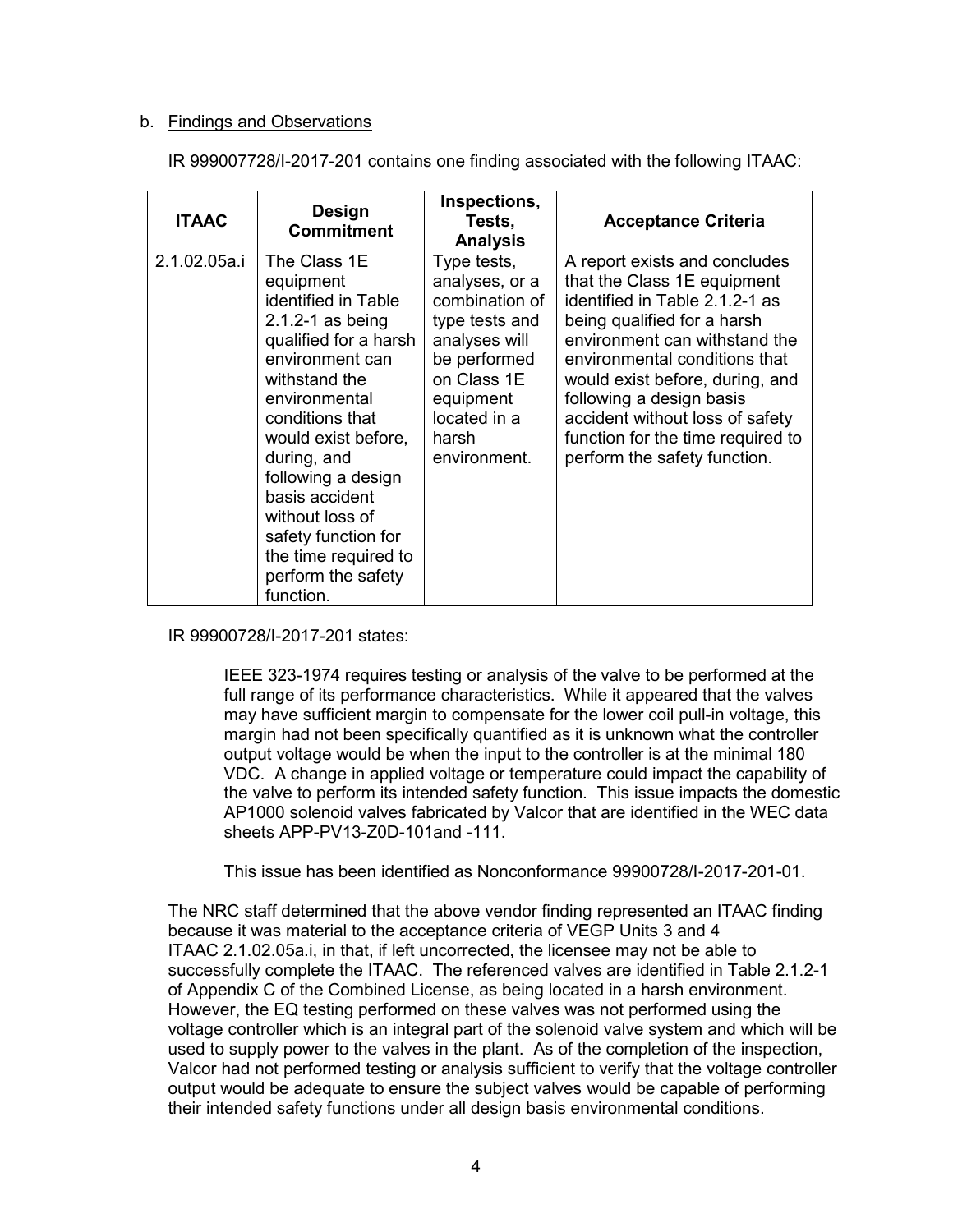# 3. National Technical Systems (NTS)/ Docket 99900905

# a. Inspection Scope

During the period of December 15-17, 2014, and February 11, 2015, the U.S. NRC staff conducted an inspection at the National Testing Systems (NTS) facility in Huntsville, AL. The purpose of the inspection was to review NTS's implementation of an adequate quality assurance program as related to the irradiation and submergence testing of the explosive actuators, which are a subcomponent of the 8-inch squib valves being supplied as a part of the Westinghouse Electric Corporation AP1000 reactor design. The vendor inspection activities were documented in Inspection Report (IR) 99900905/2015-201 (ADAMS Accession No. ML15078A379).

The lead for the above mentioned inspection is Mr. Jeffrey Jacobson, who can be reached by phone at 301-415-2977 or via electronic mail at Jeffrey.Jacobson@nrc.gov.

During the week of May 11-15, 2015, the NRC staff conducted an inspection at the NTS facility in Huntsville, AL. The purpose of the inspection was to review NTS's quality assurance activities as it pertains to the qualification testing of the 8-inch high pressure (HP) and the low pressure (LP) squib valves in the Passive Core Cooling System (PXS) of the AP1000 reactor design. The vendor inspection activities were documented in Inspection Report (IR) 99900905/2015-202 (ADAMS Accession No. ML15152A080).

The lead for the above mentioned inspection is Mr. Raju Patel, who can be reached by phone at 301-415-3511 or via electronic mail at Raju.Patel@nrc.gov.

## b. Findings and Observations

IR 99900905/2015-201 and IR 99900905/2015-202 each contain one inspection finding.

| <b>ITAAC</b> | <b>Design</b>                                                                                                                                                                 | <b>Inspections, Tests,</b>                                                                                                                                     | <b>Acceptance</b>                                                                                                                                  |
|--------------|-------------------------------------------------------------------------------------------------------------------------------------------------------------------------------|----------------------------------------------------------------------------------------------------------------------------------------------------------------|----------------------------------------------------------------------------------------------------------------------------------------------------|
|              | <b>Commitment</b>                                                                                                                                                             | <b>Analysis</b>                                                                                                                                                | <b>Criteria</b>                                                                                                                                    |
| 2.2.03.12a.i | The squib valves and<br>check valves<br>identified in Table<br>2.2.3-1 perform an<br>active<br>safety-related<br>function to change<br>position as indicated<br>in the table. | Tests or type tests of<br>squib valves will be<br>performed that<br>demonstrate the<br>capability of the<br>valve to operate<br>under its design<br>condition. | A test report exists<br>and concludes that<br>each squib valve<br>changes position as<br>indicated in Table<br>2.2.3-1 under design<br>conditions. |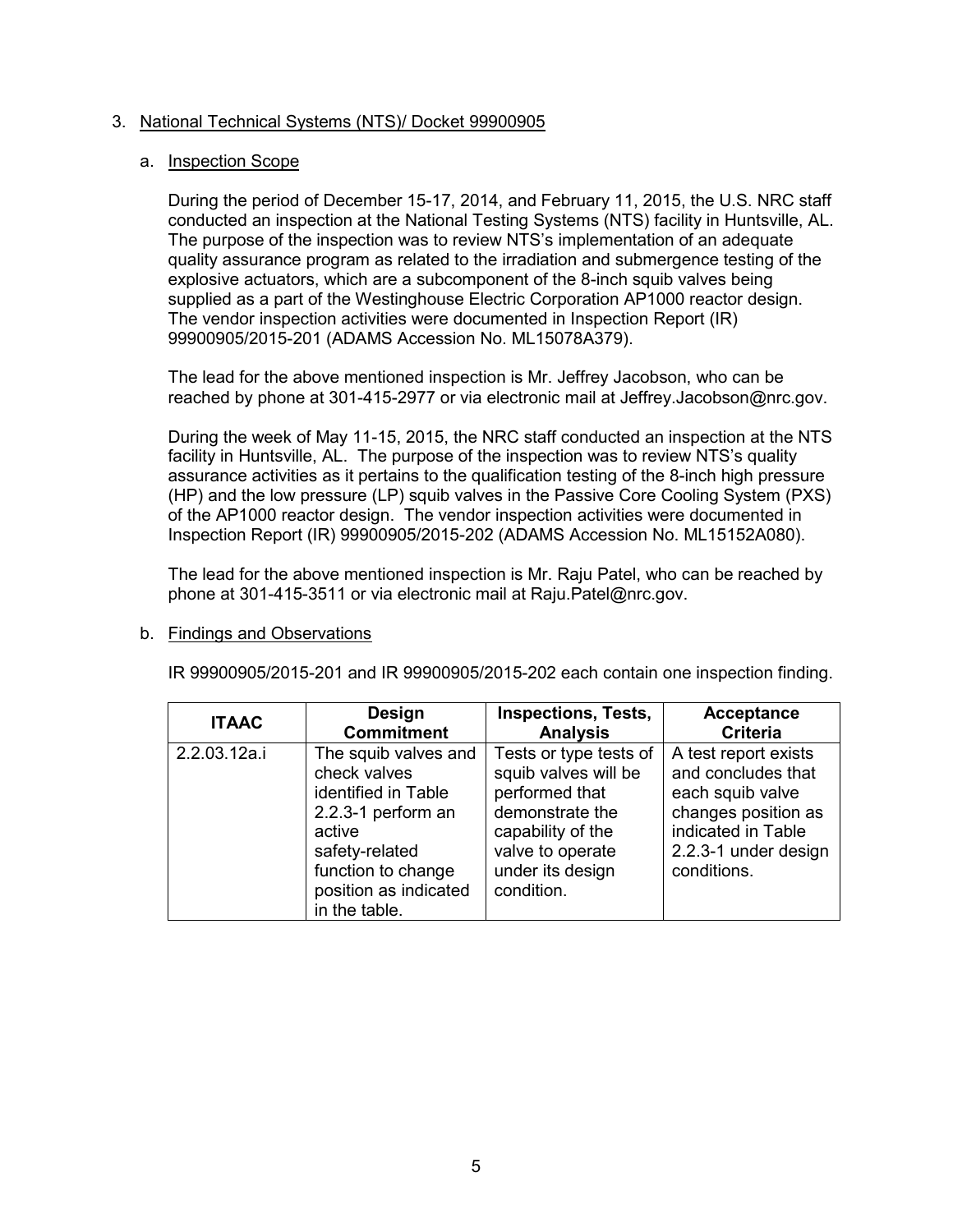| 2.1.02.07a.i | The Class 1E<br>equipment identified<br>in Table 2.1.2-1 as<br>being qualified for a<br>harsh environment<br>can withstand the<br>environmental<br>conditions that would<br>exist before, during,<br>and following a<br>design basis<br>accident without loss<br>of safety function for<br>the time required to<br>perform the safety<br>function. | Type tests, analyses,<br>or a combination of<br>type tests and<br>analyses will be<br>performed on Class<br>1E equipment<br>located in a harsh<br>environment. | A report exists and<br>concludes that the<br>Class 1E equipment<br>identified in Table<br>$2.1.2 - 1$ as being<br>qualified for a harsh<br>environment can<br>withstand the<br>environmental<br>conditions that<br>would exist before,<br>during, and following<br>a design basis<br>accident without loss<br>of safety function for<br>the time required to<br>perform the safety<br>function. |
|--------------|----------------------------------------------------------------------------------------------------------------------------------------------------------------------------------------------------------------------------------------------------------------------------------------------------------------------------------------------------|----------------------------------------------------------------------------------------------------------------------------------------------------------------|-------------------------------------------------------------------------------------------------------------------------------------------------------------------------------------------------------------------------------------------------------------------------------------------------------------------------------------------------------------------------------------------------|
| 2.2.03.07a.i | The Class 1E<br>equipment identified<br>in Table 2.2.3-1 as<br>being qualified for a<br>harsh environment<br>can withstand the<br>environmental<br>conditions that would<br>exist before, during,<br>and following a<br>design basis<br>accident without loss<br>of safety function for<br>the time required to<br>perform the safety<br>function. | Type tests, analyses,<br>or a combination of<br>type tests and<br>analyses will be<br>performed on Class<br>1E equipment<br>located in a harsh<br>environment. | A report exists and<br>concludes that the<br>Class 1E equipment<br>identified in Table<br>$2.2.3 - 1$ as being<br>qualified for a harsh<br>environment can<br>withstand the<br>environmental<br>conditions that<br>would exist before,<br>during, and following<br>a design basis<br>accident without loss<br>of safety function for<br>the time required to<br>perform the safety<br>function. |

# IR 99900905/2015-201 states:

NRC inspectors reviewed the irradiation of the squib valve cartridges. The inspectors concluded that the previously stated accuracy of the irradiation system was found to be non-conservative as it did not include several factors that could impact the accuracy of the radiation measurements. As a consequence, nuclear safety related components (squib valve actuators for the Westinghouse AP1000 reactor) currently undergoing environmental qualification at NTS did not receive the full radiation dose when subtracting out the actual uncertainty of the measurement system. This item was identified as Nonconformance 99900905/2015-201-01.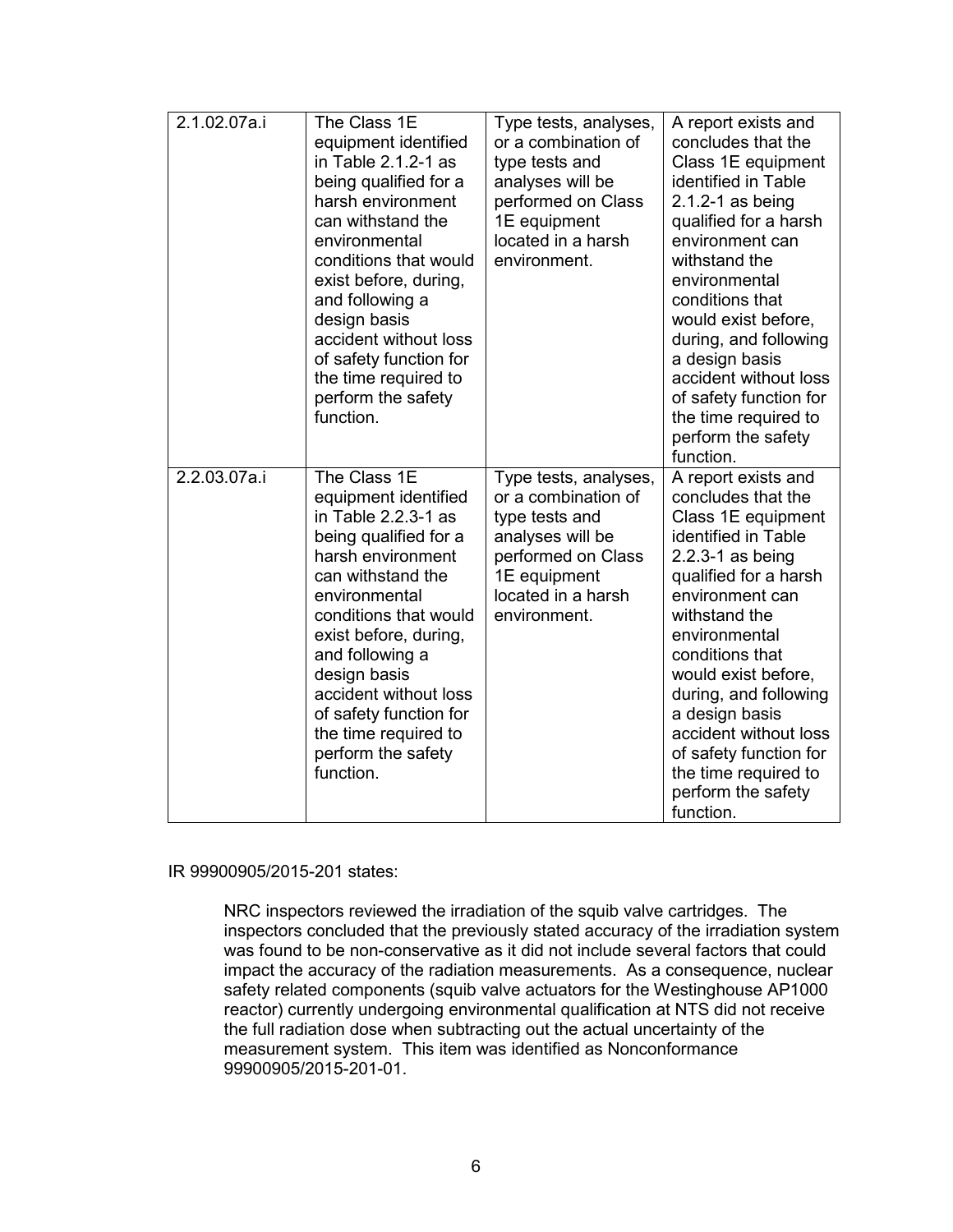This finding is material to ITAAC 2.1.02.07a.i and 2.2.03.07a.i because, if the deficiencies are left uncorrected, the testing program would fail to provide the requisite assurance that the squib valves would perform as required in harsh environmental conditions that would exist before, during and following a design basis accident for the time required to perform the safety function.

# IR 99900905/2015-202 states:

The NRC inspection team determined that NTS failed to establish a procedure in its test program for verifying that the data acquisition system (DAS) functioned as designed. NTS performed both pre-and post-test verification and validation of the DAS to verify that the DAS software was accurately calculating and reporting those temperature and pressure values that would be used to determine the qualification of the safety-related AP1000 8-inch low pressure squib valves. However, NTS activities to validate the proper function of the DAS, a testing activity affecting quality, were not performed in accordance with written procedures containing the requirements and acceptance limits of the design documents to assure that all prerequisites for the given test have been met. This issue has been identified as Nonconformance 99900905/2015-202-01

Proper functioning of the DAS system is required to verify design conditions when testing squib valves. Therefore, this finding is material to ITAAC 2.2.03.12a.i because if the deficiencies are left uncorrected, the testing program would fail to provide the requisite assurance that the squib valves would perform as required in design basis conditions, including harsh environmental conditions that would exist before, during and following a design basis accident for the time required to perform the safety function.

These inspection findings are material to the acceptance criteria of the ITAAC listed above because the findings concern the adequacy of the testing and/or analyses used to support the conclusion that the squib valves meet the acceptance criteria of the ITAAC.

# 4. CS Innovations / Docket No. 99901404

## a. Inspection Scope

During the period of April 25-29, 2011, the U.S. NRC staff conducted an inspection at the CS Innovations, Inc. (CSI), facility in Scottsdale, AZ. The purpose of the inspection was to review the quality assurance activities associated with the development of digital instrumentation and control systems and components for the Westinghouse AP1000 reactor design for the Vogtle Units 3 and 4 currently under construction. The vendor inspection activities were documented in IR 99901404/2011-201 (ADAMS Accession No. ML111890005).

The lead for this inspection is Mr. Greg Galletti, who can be reached by phone at 301-415-1831 or via electronic mail at Greg.Galletti@nrc.gov.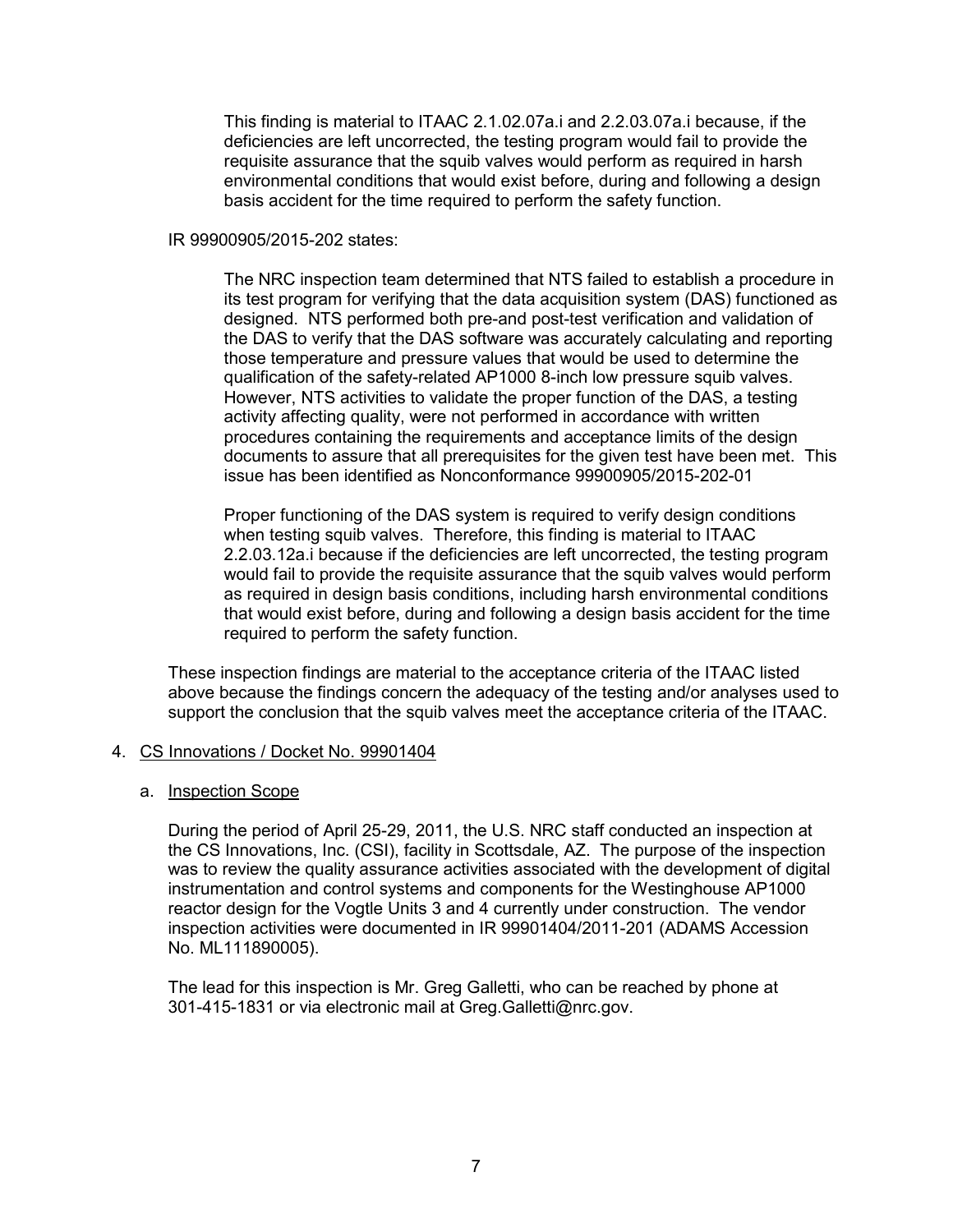# b. Findings and Observations

| IR 99901404/2011-201 contains two findings associated with the following ITAAC: |  |
|---------------------------------------------------------------------------------|--|
|                                                                                 |  |

| <b>ITAAC</b> | <b>Design</b><br><b>Commitment</b>                                                                                                                                     | <b>Inspections, Tests,</b><br><b>Analysis</b>                                                                                                                             | <b>Acceptance Criteria</b>                                                                                                                                                                                                                                                                                                                                                                                                                                    |
|--------------|------------------------------------------------------------------------------------------------------------------------------------------------------------------------|---------------------------------------------------------------------------------------------------------------------------------------------------------------------------|---------------------------------------------------------------------------------------------------------------------------------------------------------------------------------------------------------------------------------------------------------------------------------------------------------------------------------------------------------------------------------------------------------------------------------------------------------------|
| 2.5.02.14    | The Component<br>Interface Module<br>(CIM) is developed<br>using a planned<br>design process<br>which provides for<br>specific design<br>documentation and<br>reviews. | An inspection and<br>or an audit will be<br>performed of the<br>processes used to<br>design the<br>hardware,<br>development<br>software.<br>qualification and<br>testing. | A report exists and<br>concludes that CIM<br>meets the below listed<br>life cycle stages. Life<br>cycle stages:<br>a. Design requirements<br>phase, may be<br>referred to as<br>conceptual or project<br>definition phase<br>b. System definition<br>phase<br>c. Hardware and<br>software<br>development phase,<br>consisting of<br>hardware and<br>software design and<br>implementation<br>d. System integration<br>and test phase<br>e. Installation phase |

IR 99901404/2011-201 states:

The NRC inspector determined that CSI failed to establish and implement provisions to collect information on error reports related to discrete components used in safety-related applications. Specifically, the NRC inspection team determined that CSI procedure QCP 9000-01500, "Control of Nonconformance," Revision 6, dated December 12, 2010, did not have provisions for the collection, evaluation, disposition, and notification to affected organizations of nonconforming conditions related to discrete components, such as field programmable gate arrays used in safety-related applications. As a result CSI did not formally collect and evaluate error reports for such safety-related components to determine if nonconforming conditions could exist. This item was identified as Nonconformance 99901404/2011-201-03.

The NRC inspectors determined that CSI failed to establish measures to assure that applicable requirements associated with specific independent verification and validation (IV&V) activities were implemented. Specifically, CSI's IV&V process failed to provide for the development of an independent testing tool during the component or module-based level of development for the CIM-SRNC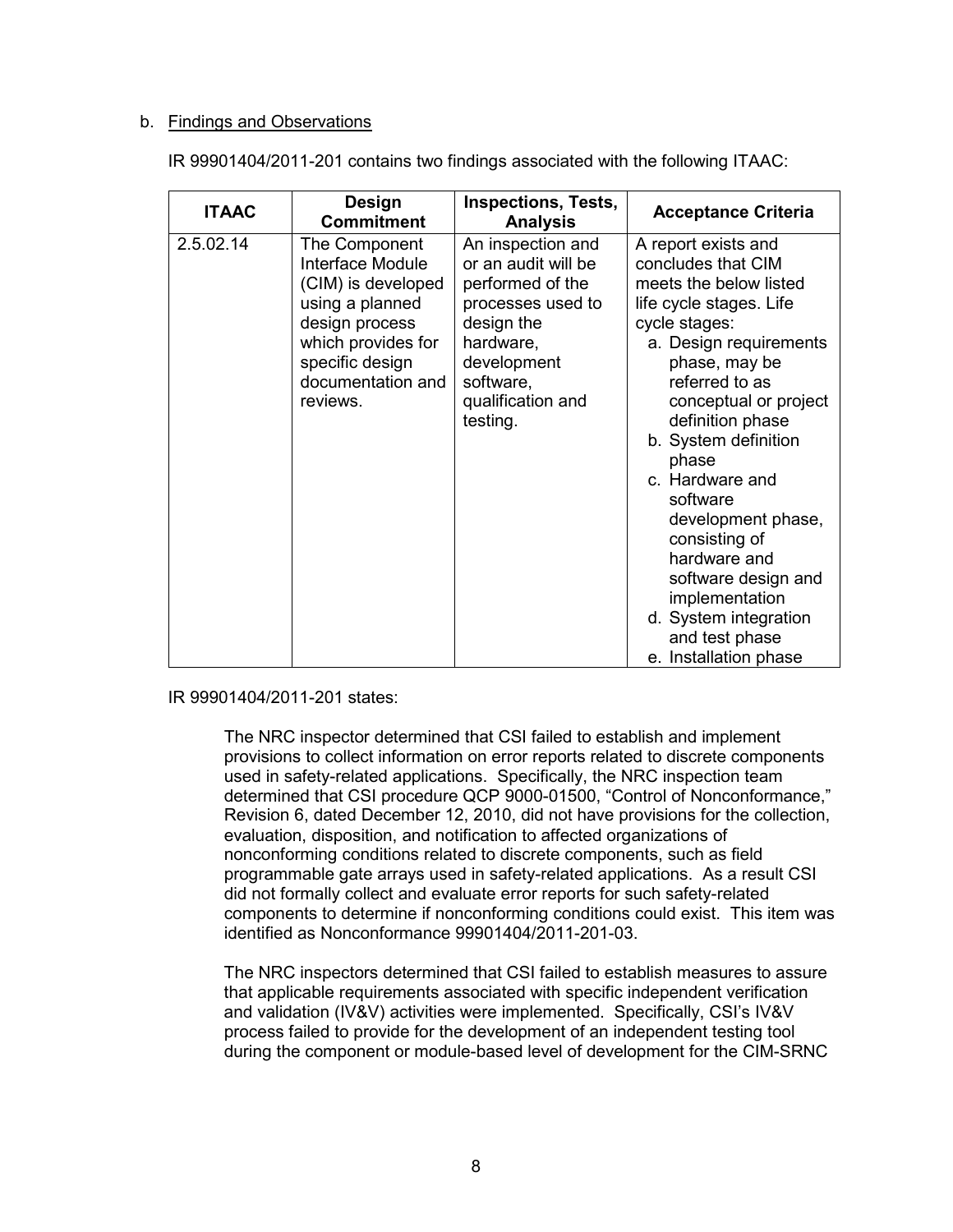subsystem, and CSI's IV&V process did not include specific independent test plans for implementation by the IV&V team as required by CSI Report No. 6105-00013. This item was identified as Nonconformance 99901404/2011- 201-04.

The NRC staff determined that the vendor findings represented ITAAC findings because they were material to the acceptance criteria of VEGP Units 3 and 4 ITAAC 2.5.02.14, in that, if left uncorrected, the licensee may not have been able to demonstrate that the acceptance criterion of this ITAAC was met. The acceptance criteria of this ITAAC require a report exists and concludes that CIM meets the following life cycle stages:

- 1. Design requirements phase, may be referred to as conceptual or project definition phase
- 2. System definition phase
- 3. Hardware and software development phase, consisting of hardware and software design and implementation
- 4. System integration and test phase
- 5. Installation phase

The inspectors determined that the quality assurance failures found would have prevented the development of an acceptable report for the CIM and therefore, the ITAAC acceptance criteria would not be met by the licensee.

## 5. Obayashi Corporation / Docket No. 99901409

a. Inspection Scope

During the period of September 12-16, 2011, the U.S. NRC staff conducted an inspection at the Obayashi Corporation (hereafter referred to as Obayashi) facility in Tokyo, Japan. The purpose of this inspection was to evaluate the quality assurance activities associated with the design services being provided the Westinghouse Electric Company in support of the AP1000 reactor design for the Vogtle Units 3 and 4 currently under construction. The vendor inspection activities were documented in IR 99901409/2011-201 (ADAMS Accession No. ML11286A106).

The lead for this inspection is Ms. Kerri Kavanagh, who can be reached by phone at 301-415-3743 or via electronic mail at Kerri.Kavanagh@nrc.gov.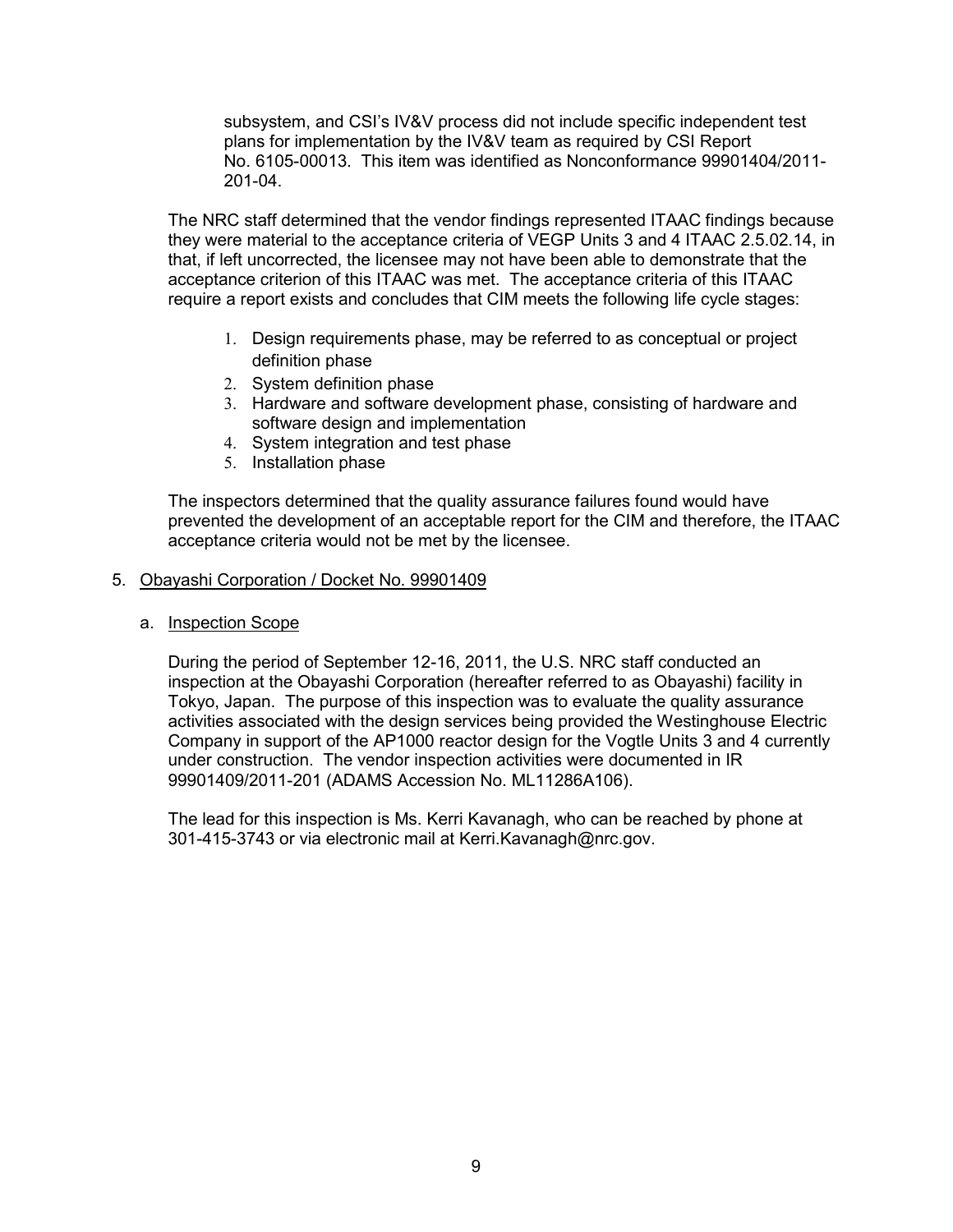# b. Findings and Observations

| IR 99901409/2012-201 contains one finding associated with the following ITAAC: |  |  |  |
|--------------------------------------------------------------------------------|--|--|--|
|                                                                                |  |  |  |

| <b>ITAAC</b>   | <b>Design</b><br><b>Commitment</b>                                                                                                                                                                                                                                                                                                        | Inspections,<br><b>Tests, Analysis</b>                                                                                                                                                        | <b>Acceptance Criteria</b>                                                                                                                                                                                                                                                                                                                                                                     |
|----------------|-------------------------------------------------------------------------------------------------------------------------------------------------------------------------------------------------------------------------------------------------------------------------------------------------------------------------------------------|-----------------------------------------------------------------------------------------------------------------------------------------------------------------------------------------------|------------------------------------------------------------------------------------------------------------------------------------------------------------------------------------------------------------------------------------------------------------------------------------------------------------------------------------------------------------------------------------------------|
| 3.3.00.02a.i.a | The nuclear island<br>structures, including<br>the critical sections<br>listed in Table 3.3-7,<br>are seismic Category<br>I and are designed<br>and constructed to<br>withstand design<br>basis loads as<br>specified in the<br>Design Description,<br>without loss of<br>structural integrity<br>and the<br>safety-related<br>functions. | An inspection of the<br>nuclear island<br>structures will be<br>performed.<br>Deviations from the<br>design due to as-<br>built conditions will<br>be analyzed for the<br>design basis loads. | A report exists which<br>reconciles deviations<br>during construction and<br>concludes that the<br>as-built containment<br>internal structures,<br>including the critical<br>sections, conform to the<br>approved design and will<br>withstand the design<br>basis loads specified in<br>the Design Description<br>without loss of structural<br>integrity or the<br>safety-related functions. |
| 3.3.00.02a.i.b | The nuclear island<br>structures, including<br>the critical sections<br>listed in Table 3.3-7,<br>are seismic Category<br>I and are designed<br>and constructed to<br>withstand design<br>basis loads as<br>specified in the<br>Design Description,<br>without loss of<br>structural integrity<br>and the<br>safety-related<br>functions. | An inspection of the<br>nuclear island<br>structures will be<br>performed.<br>Deviations from the<br>design due to as-<br>built conditions will<br>be analyzed for the<br>design basis loads. | A report exists which<br>reconciles deviations<br>during construction and<br>concludes that the<br>as-built shield building<br>structures, including the<br>critical sections, conform<br>to the approved design<br>and will withstand the<br>design basis loads<br>specified in the Design<br>Description without loss<br>of structural integrity or<br>the safety-related<br>functions.      |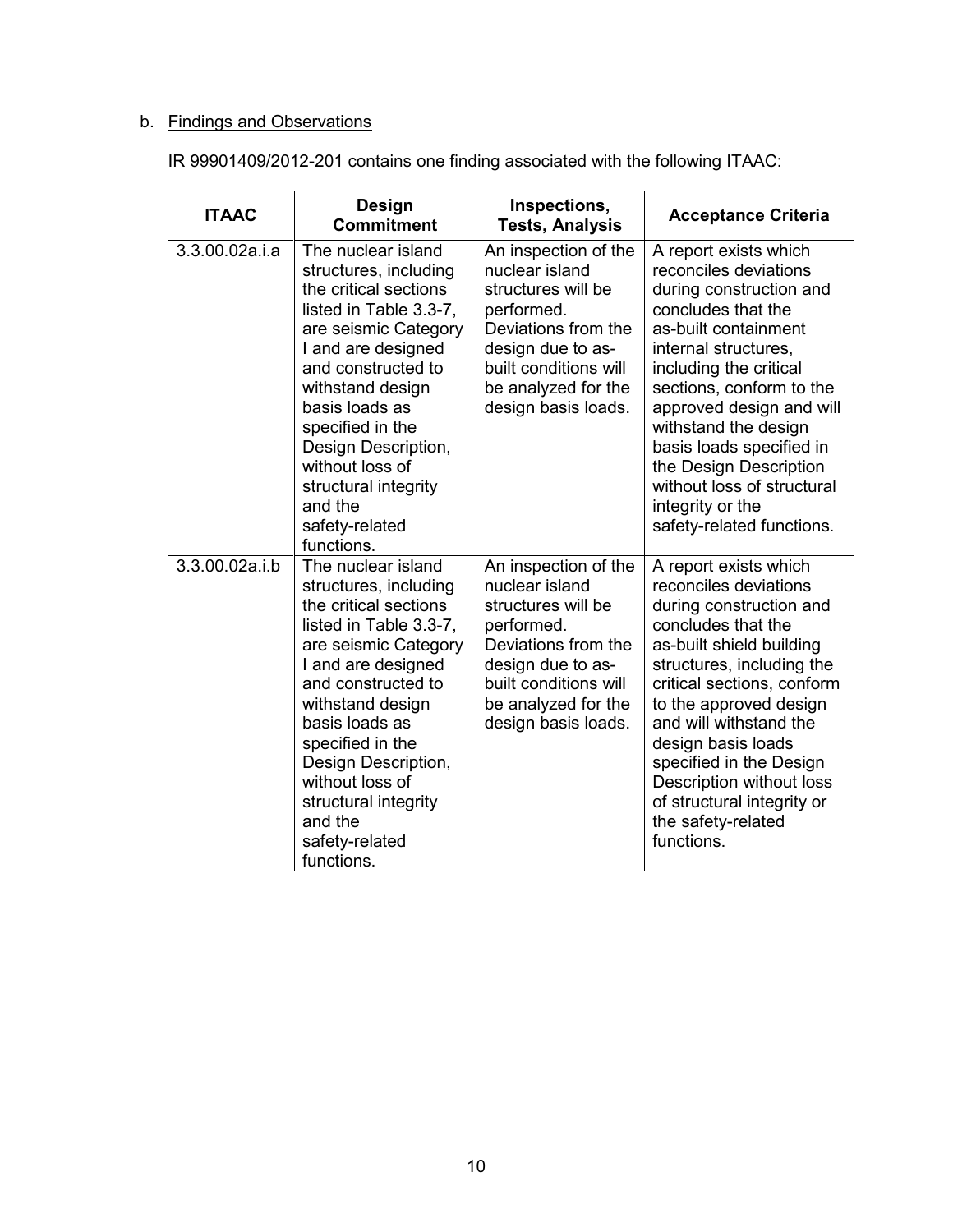| <b>ITAAC</b>   | <b>Design</b><br><b>Commitment</b>                                                                                                                                                                                                                                                                                                        | Inspections,<br><b>Tests, Analysis</b>                                                                                                                                                        | <b>Acceptance Criteria</b>                                                                                                                                                                                                                                                                                                                                                                                                                          |
|----------------|-------------------------------------------------------------------------------------------------------------------------------------------------------------------------------------------------------------------------------------------------------------------------------------------------------------------------------------------|-----------------------------------------------------------------------------------------------------------------------------------------------------------------------------------------------|-----------------------------------------------------------------------------------------------------------------------------------------------------------------------------------------------------------------------------------------------------------------------------------------------------------------------------------------------------------------------------------------------------------------------------------------------------|
| 3.3.00.02a.i.c | The nuclear island<br>structures, including<br>the critical sections<br>listed in Table 3.3-7,<br>are seismic Category<br>I and are designed<br>and constructed to<br>withstand design<br>basis loads as<br>specified in the<br>Design Description,<br>without loss of<br>structural integrity<br>and the<br>safety-related<br>functions. | An inspection of the<br>nuclear island<br>structures will be<br>performed.<br>Deviations from the<br>design due to as-<br>built conditions will<br>be analyzed for the<br>design basis loads. | A report exists which<br>reconciles deviations<br>during construction and<br>concludes that the<br>as-built structures in the<br>non-radiologically<br>controlled area of the<br>auxiliary building,<br>including the critical<br>sections, conform to the<br>approved design and will<br>withstand the design<br>basis loads specified in<br>the Design Description<br>without loss of structural<br>integrity or the<br>safety-related functions. |
| 3.3.00.02a.i.d | The nuclear island<br>structures, including<br>the critical sections<br>listed in Table 3.3-7,<br>are seismic Category<br>I and are designed<br>and constructed to<br>withstand design<br>basis loads as<br>specified in the<br>Design Description,<br>without loss of<br>structural integrity<br>and the<br>safety-related<br>functions. | An inspection of the<br>nuclear island<br>structures will be<br>performed.<br>Deviations from the<br>design due to as-<br>built conditions will<br>be analyzed for the<br>design basis loads. | A report exists which<br>reconciles deviations<br>during construction and<br>concludes that the<br>as-built structures in the<br>radiologically controlled<br>area of the auxiliary<br>building, including the<br>critical sections, conform<br>to the approved design<br>and will withstand the<br>design basis loads<br>specified in the Design<br>Description without loss<br>of structural integrity or<br>the safety-related<br>functions.     |

IR 99901409/2011-201 states:

The NRC inspectors determined that Obayashi failed to: 1) assure that applicable design basis are correctly translated into calculations; 2) establish procedures for the identification and control of design control interfaces and for coordination among the participating design organizations; and 3) subject design changes to the commensurate design control measures applied to the original design. This item was identified as Nonconformance 99901409/2011-201-03.

The NRC staff determined that the vendor finding represented an ITAAC finding because it was material to the acceptance criteria of VEGP Units 3 and 4 ITAAC listed above, in that, if left uncorrected, the licensee may not have been able to demonstrate that the acceptance criteria of these ITAACs were met. The acceptance criteria of these ITAACs require that all construction deviations be reconciled to verify that the as-built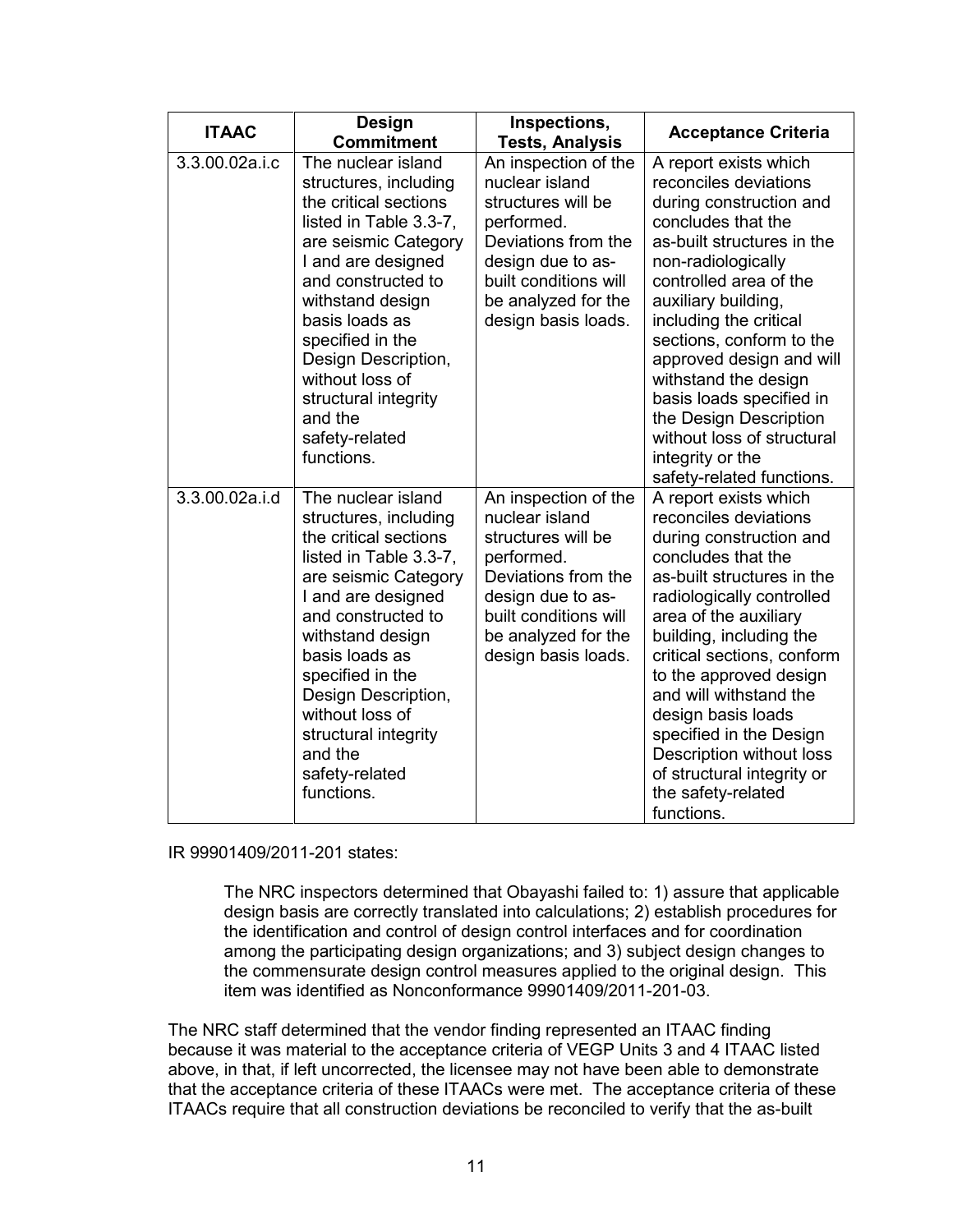structures conform to the approved design and will withstand the design basis loads without a loss of structural integrity or other safety-related functions. The inspectors determined that the failure to adequately review and reconcile nonconforming items in accordance with adequate documented procedures may have resulted in a construction deviation that may not be properly reconciled by the licensee.

# 6. Kinectrics / Docket No. 99901415

# a. Inspection Scope

During the period of May 14-18, 2012, the U.S. NRC staff conducted an inspection at the Kinectrics Inc. (hereafter referred to as Kinectrics) facility in Toronto, Ontario. The purpose of the inspection was to evaluate the quality assurance activities associated with the supply of testing services by Kinectrics in support of environmental qualification of components being used in the Westinghouse AP1000 reactor design for the Vogtle Units 3 and 4 currently under construction. The vendor inspection activities were documented in Inspection Report (IR) 99901415/2012-201 (ADAMS Accession No. ML12179A413).

The lead for this inspection is Mr. Jeffrey Jacobson, who can be reached by phone at 301-415-2977 or via electronic mail at Jeffrey.Jacobson@nrc.gov.

## b. Findings and Observations

| <b>ITAAC</b> | <b>Design Commitment</b>                                                                                                                                                             | <b>Inspections, Tests,</b><br><b>Analysis</b>                                                                                          | <b>Acceptance Criteria</b>                                                                                                                                                                                |
|--------------|--------------------------------------------------------------------------------------------------------------------------------------------------------------------------------------|----------------------------------------------------------------------------------------------------------------------------------------|-----------------------------------------------------------------------------------------------------------------------------------------------------------------------------------------------------------|
| 2.2.01.05.ii | The seismic Category<br>I equipment identified<br>in Table 2.2.1-1 can<br>withstand seismic<br>design basis loads<br>without loss of<br>structural integrity<br>and safety function. | Type tests,<br>analyses, or a<br>combination of type<br>tests and analyses<br>of seismic Category<br>I equipment will be<br>performed. | A report exists and<br>concludes that the<br>seismic Category I<br>equipment can<br>withstand seismic<br>design basis<br>dynamic loads<br>without loss of<br>structural integrity<br>and safety function. |

IR 99901415/2012-201 contains two findings associated with the following ITAAC: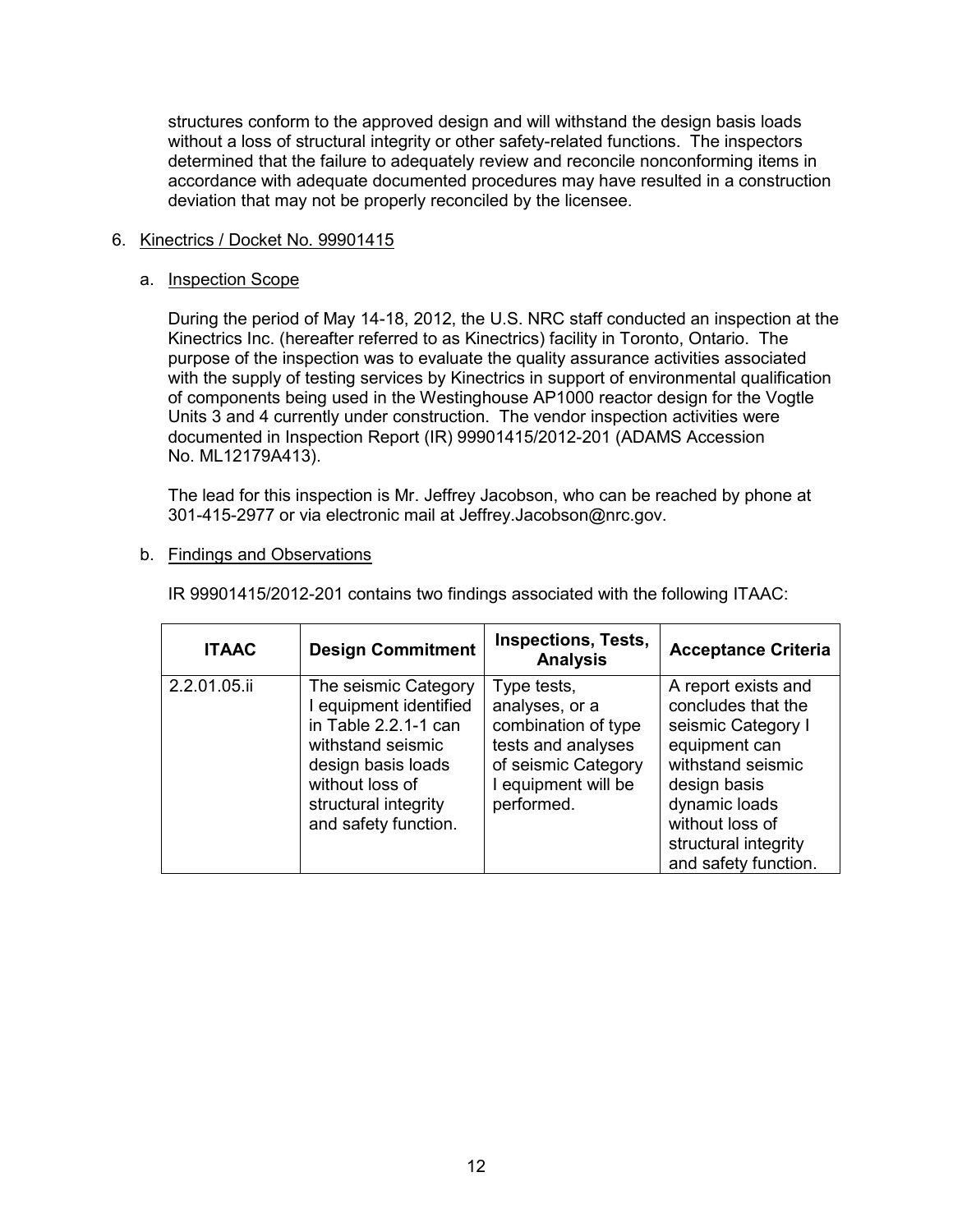| <b>ITAAC</b> | <b>Design Commitment</b>                                                                                                                                                                                                                                                                                                                            | <b>Inspections, Tests,</b><br><b>Analysis</b>                                                                                                                  | <b>Acceptance Criteria</b>                                                                                                                                                                                                                                                                                                                                                                      |
|--------------|-----------------------------------------------------------------------------------------------------------------------------------------------------------------------------------------------------------------------------------------------------------------------------------------------------------------------------------------------------|----------------------------------------------------------------------------------------------------------------------------------------------------------------|-------------------------------------------------------------------------------------------------------------------------------------------------------------------------------------------------------------------------------------------------------------------------------------------------------------------------------------------------------------------------------------------------|
| 2.2.01.06a.i | The Class 1E<br>equipment identified<br>in Table $2.2.1 - 1$ as<br>being qualified for a<br>harsh environment<br>can withstand the<br>environmental<br>conditions that would<br>exist before, during,<br>and following a<br>design basis accident<br>without loss of safety<br>function for the time<br>required to perform<br>the safety function. | Type tests,<br>analyses, or a<br>combination of type<br>tests and analyses<br>will be performed on<br>Class 1E equipment<br>located in a harsh<br>environment. | A report exists and<br>concludes that the<br>Class 1E equipment<br>identified in Table<br>$2.2.1 - 1$ as being<br>qualified for a harsh<br>environment can<br>withstand the<br>environmental<br>conditions that would<br>exist before, during,<br>and following a<br>design basis<br>accident without loss<br>of safety function for<br>the time required to<br>perform the safety<br>function. |

#### IR 99901415/2012-201 states:

The NRC inspectors determined that Kinectrics failed to implement measures to ensure that testing performed by subcontractors was in conformance with procurement documents. Specifically: (1) Kinectrics did not properly dedicate the testing services provided by Global EMC, Inc., for the performance of electromagnetic compatibility testing, as necessary to ensure that the testing was performed in accordance with the stated requirements; and (2) Kinectrics did not ensure that the test report produced by its subcontractor, Clark Testing Laboratories, for seismic testing of electrical penetration assemblies performed in accordance with stated requirements. This item was identified as Nonconformance 99901415/2012-201-01.

The NRC inspectors determined that Kinectrics did not explicitly state the proper technical standard and revision to be used for electromagnetic compatibility testing of electrical penetration assemblies. Consequently, the incorrect revision of the MIL-STD-461 was used to perform the testing. This item was identified as Nonconformance 99901415/2012-201-02.

These items are material to the ITAAC acceptance criteria because if left uncorrected, these issues challenge the validity of the qualification testing performed on the subject equipment as required by the ITAAC.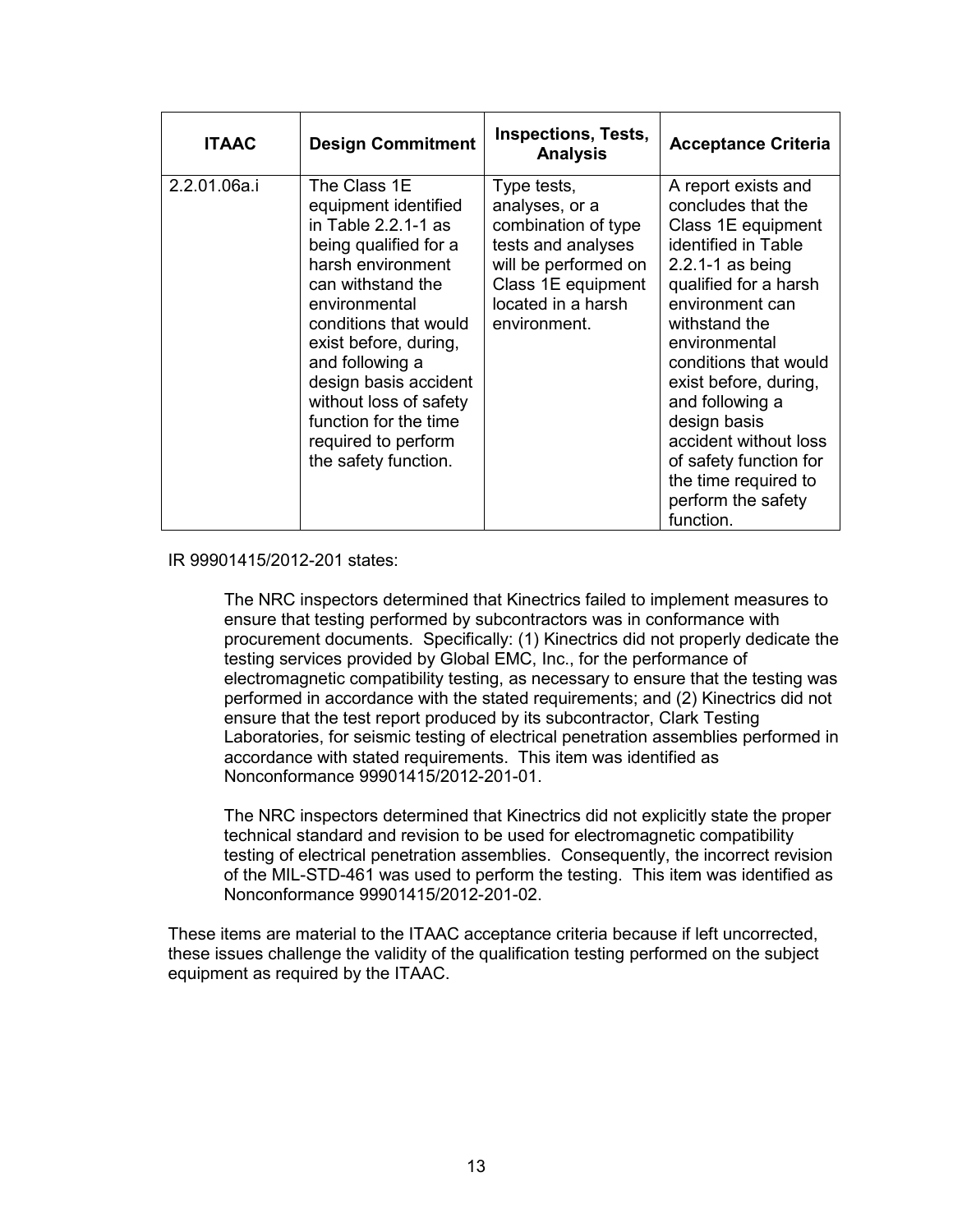# 7. Cives Steel Company / Docket No. 99901419

# a. Inspection Scope

During the period of December 10-14, 2012, the U.S. NRC staff conducted an inspection at the Cives Steel Company (hereafter referred to as Cives) facility in Thomasville, GA. This inspection evaluated the quality assurance activities associated with the fabrication of concrete embedments for the AP1000 reactor plants for the Vogtle Units 3 and 4 currently under construction. The vendor inspection activities were documented in IR 99901419/2012-201 (ADAMS Accession No. ML13042A397).

The lead for this inspection is Mr. Jonathan Ortega-Luciano, who can be reached by phone at 301-415-1159 or via electronic mail at Jonathan.Ortega-Luciano@nrc.gov.

## b. Findings and Observations

IR 99901419/2012-201 contains one finding associated with the following ITAAC:

| <b>ITAAC</b>   | <b>Design Commitment</b>                                                                                                                                                                                                                                                                                                                | Inspections,<br><b>Tests, Analysis</b>                                                                                                                                                        | <b>Acceptance Criteria</b>                                                                                                                                                                                                                                                                                                                                                                                 |
|----------------|-----------------------------------------------------------------------------------------------------------------------------------------------------------------------------------------------------------------------------------------------------------------------------------------------------------------------------------------|-----------------------------------------------------------------------------------------------------------------------------------------------------------------------------------------------|------------------------------------------------------------------------------------------------------------------------------------------------------------------------------------------------------------------------------------------------------------------------------------------------------------------------------------------------------------------------------------------------------------|
| 3.3.00.02a.i.a | The nuclear island<br>structures, including<br>the critical sections<br>listed in Table 3.3-7.<br>are seismic Category I<br>and are designed and<br>constructed to<br>withstand design basis<br>loads as specified in<br>the Design Description,<br>without loss of<br>structural integrity and<br>the.<br>safety-related<br>functions. | An inspection of the<br>nuclear island<br>structures will be<br>performed.<br>Deviations from the<br>design due to as-<br>built conditions will<br>be analyzed for the<br>design basis loads. | A report exists which<br>reconciles deviations<br>during construction and<br>concludes that the as-<br>built containment<br>internal structures,<br>including the critical<br>sections, conform to<br>the approved design<br>and will withstand the<br>design basis loads<br>specified in the Design<br><b>Description without</b><br>loss of structural<br>integrity or the safety-<br>related functions. |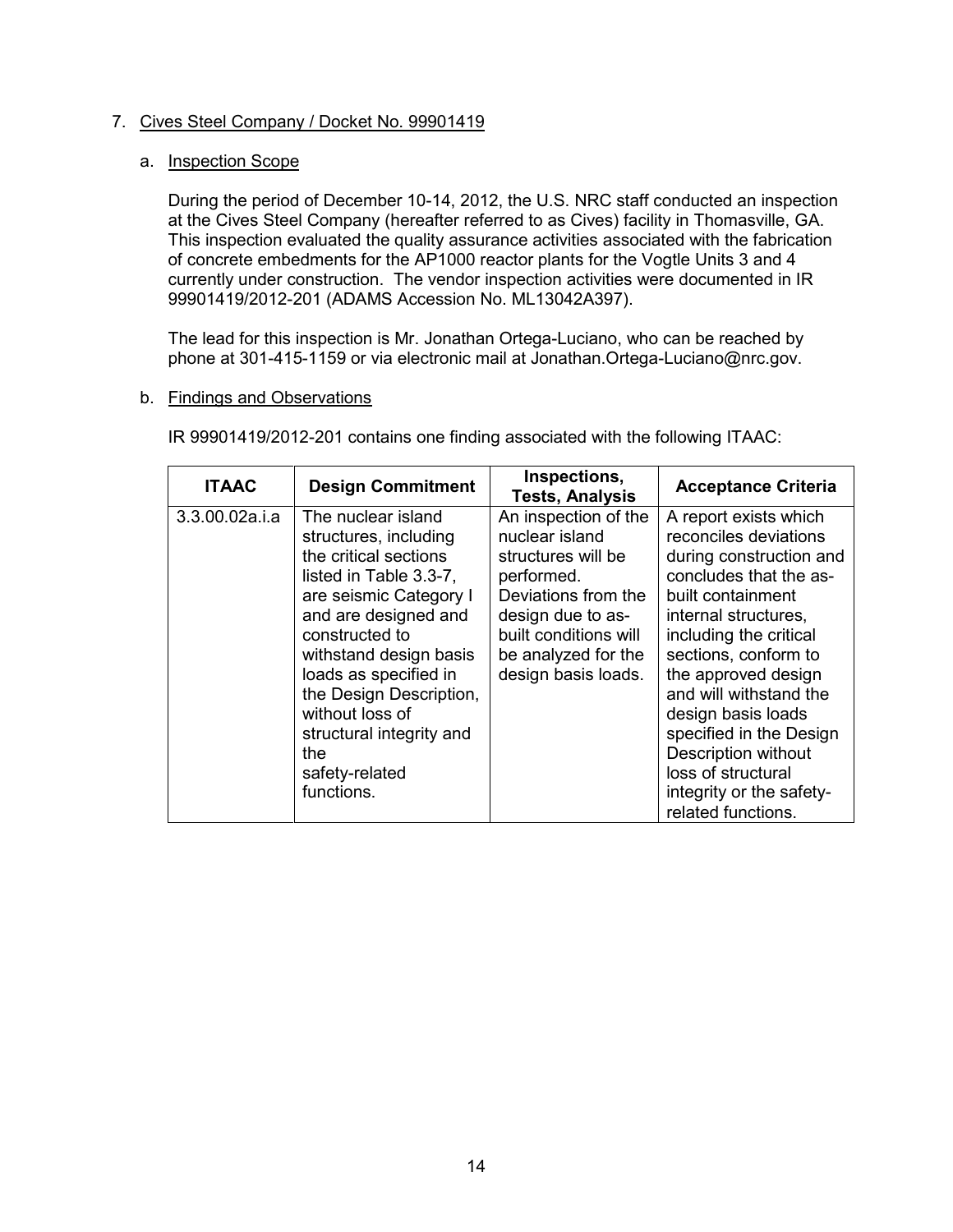| <b>ITAAC</b>   | <b>Design Commitment</b>                                                                                                                                                                                                                                                                                                               | Inspections,<br><b>Tests, Analysis</b>                                                                                                                                                        | <b>Acceptance Criteria</b>                                                                                                                                                                                                                                                                                                                                                                                                                               |
|----------------|----------------------------------------------------------------------------------------------------------------------------------------------------------------------------------------------------------------------------------------------------------------------------------------------------------------------------------------|-----------------------------------------------------------------------------------------------------------------------------------------------------------------------------------------------|----------------------------------------------------------------------------------------------------------------------------------------------------------------------------------------------------------------------------------------------------------------------------------------------------------------------------------------------------------------------------------------------------------------------------------------------------------|
| 3.3.00.02a.i.b | The nuclear island<br>structures, including<br>the critical sections<br>listed in Table 3.3-7,<br>are seismic Category I<br>and are designed and<br>constructed to<br>withstand design basis<br>loads as specified in<br>the Design Description,<br>without loss of<br>structural integrity and<br>the<br>safety-related<br>functions. | An inspection of the<br>nuclear island<br>structures will be<br>performed.<br>Deviations from the<br>design due to as-<br>built conditions will<br>be analyzed for the<br>design basis loads. | A report exists which<br>reconciles deviations<br>during construction and<br>concludes that the as-<br>built shield building<br>structures, including<br>the critical sections,<br>conform to the<br>approved design and<br>will withstand the<br>design basis loads<br>specified in the Design<br>Description without<br>loss of structural<br>integrity or the safety-<br>related functions.                                                           |
| 3.3.00.02a.i.c | The nuclear island<br>structures, including<br>the critical sections<br>listed in Table 3.3-7,<br>are seismic Category I<br>and are designed and<br>constructed to<br>withstand design basis<br>loads as specified in<br>the Design Description,<br>without loss of<br>structural integrity and<br>the<br>safety-related<br>functions. | An inspection of the<br>nuclear island<br>structures will be<br>performed.<br>Deviations from the<br>design due to as-<br>built conditions will<br>be analyzed for the<br>design basis loads. | A report exists which<br>reconciles deviations<br>during construction and<br>concludes that the as-<br>built structures in the<br>non-radiologically<br>controlled area of the<br>auxiliary building,<br>including the critical<br>sections, conform to<br>the approved design<br>and will withstand the<br>design basis loads<br>specified in the Design<br>Description without<br>loss of structural<br>integrity or the safety-<br>related functions. |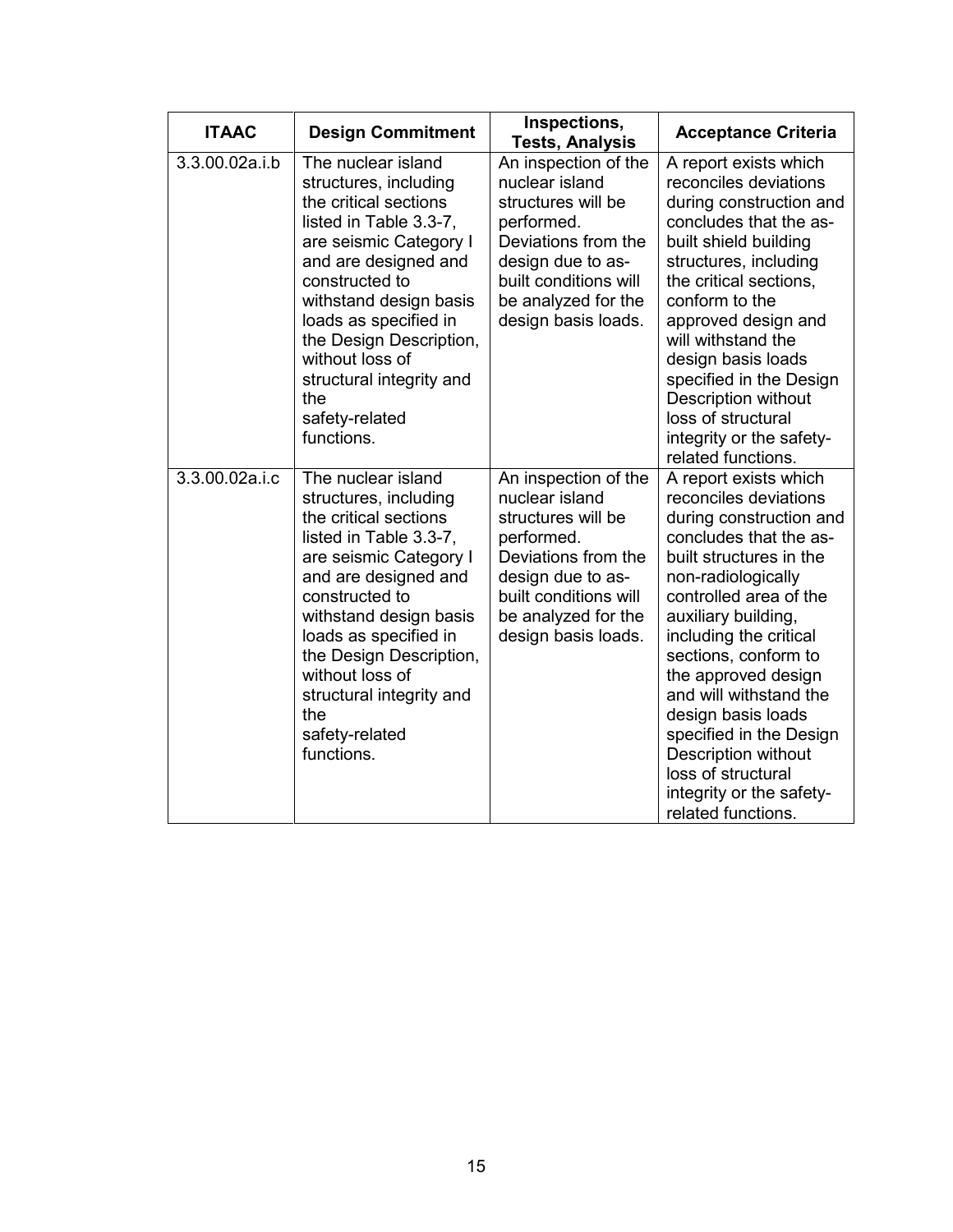| <b>ITAAC</b>   | <b>Design Commitment</b>                                                                                                                                                                                                                                                                                                                | Inspections,<br><b>Tests, Analysis</b>                                                                                                                                                        | <b>Acceptance Criteria</b>                                                                                                                                                                                                                                                                                                                                                                                                                                  |
|----------------|-----------------------------------------------------------------------------------------------------------------------------------------------------------------------------------------------------------------------------------------------------------------------------------------------------------------------------------------|-----------------------------------------------------------------------------------------------------------------------------------------------------------------------------------------------|-------------------------------------------------------------------------------------------------------------------------------------------------------------------------------------------------------------------------------------------------------------------------------------------------------------------------------------------------------------------------------------------------------------------------------------------------------------|
| 3.3.00.02a.i.d | The nuclear island<br>structures, including<br>the critical sections<br>listed in Table 3.3-7,<br>are seismic Category I<br>and are designed and<br>constructed to<br>withstand design basis<br>loads as specified in<br>the Design Description,<br>without loss of<br>structural integrity and<br>the.<br>safety-related<br>functions. | An inspection of the<br>nuclear island<br>structures will be<br>performed.<br>Deviations from the<br>design due to as-<br>built conditions will<br>be analyzed for the<br>design basis loads. | A report exists which<br>reconciles deviations<br>during construction and<br>concludes that the as-<br>built structures in the<br>radiologically controlled<br>area of the auxiliary<br>building, including the<br>critical sections,<br>conform to the<br>approved design and<br>will withstand the<br>design basis loads<br>specified in the Design<br><b>Description without</b><br>loss of structural<br>integrity or the safety-<br>related functions. |

#### IR 99901419/2012-201 states:

The inspectors determined that Cives failed to establish and implement a program for inspection of activities affecting quality to verify conformance with the documented instructions, procedures, and drawings. Specifically, (1) Cives failed to adequately implement its inspection program to inspect stud welds on embedment APP-12S02-CE-PW908 for Vogtle Electric Generating Plant, Unit 3, which connects to stairs in Auxiliary Building Area 1, Wall P, west face, at an elevation of 66 feet 6 inches; and (2) Cives failed to test at least 1 out of every 100 studs welded by each operator as required by Westinghouse Specification APP-SS01-Z0-003, Revision 3, dated March 3, 2011, and the inspection plan entitled, "Inspection Fabrication Plan No. 5200-01 for Embeds, Items, and Anchor Bolts," Revision 1, dated December 14, 2011. These issues were identified as Nonconformance (NON) 99901419-2012-201-03.

The NRC staff determined that the finding represented an ITAAC finding because it was material to the acceptance criteria of VEGP Units 3 and 4 ITAAC listed above, in that, if left uncorrected, the licensee may not have been able to successfully complete the ITAAC. The acceptance criteria of these ITAACs require that all construction deviations be reconciled to verify that the as-built structures will conform to the approved design and withstand the design basis loads without a loss of structural integrity or other safetyrelated functions. The inspectors determined that the failure to adequately review and accept nonconforming items in accordance with adequate documented procedures may have resulted in a construction deviation that may not be properly reconciled by the licensee.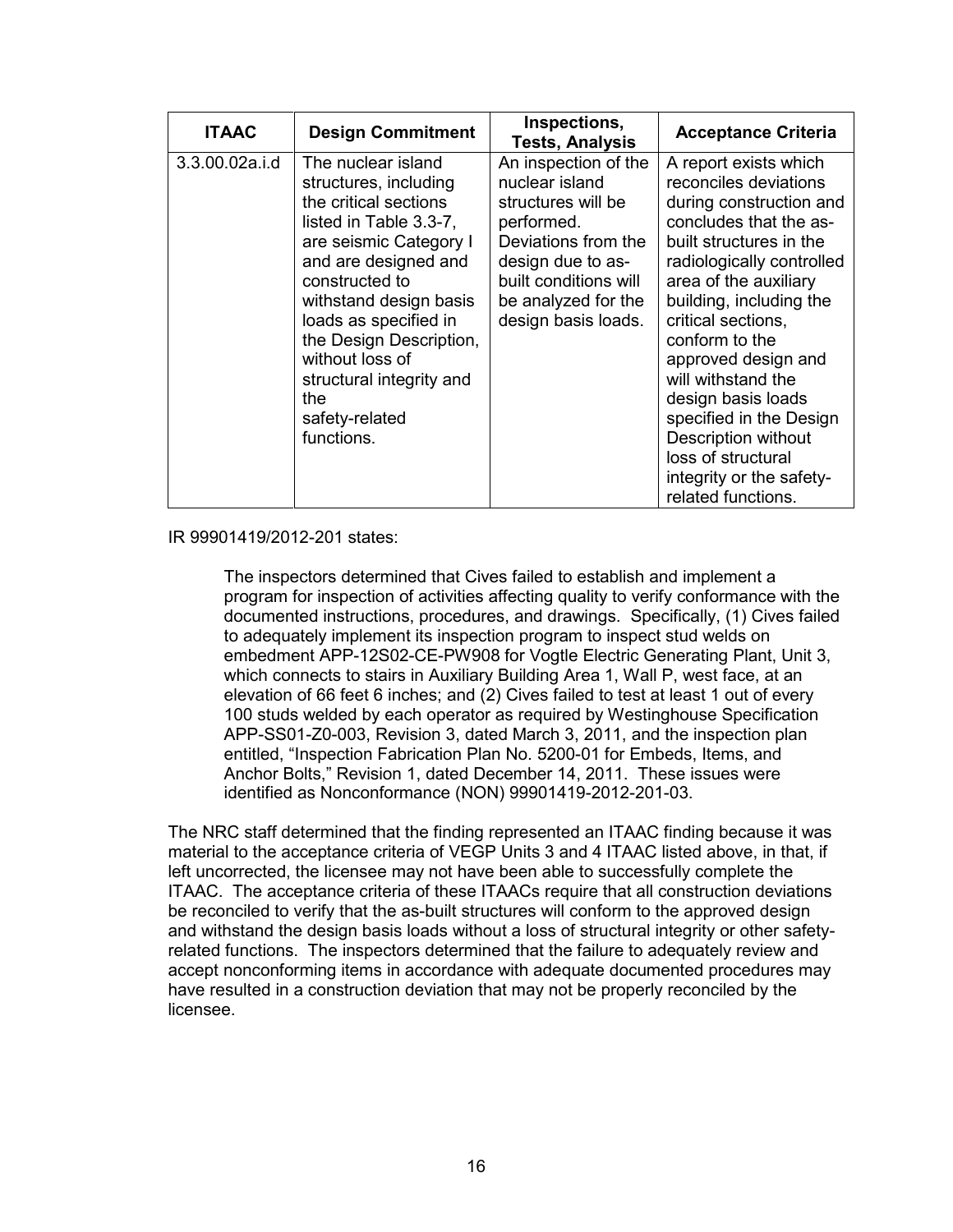# 8. Chicago Bridge & Iron (CB & I) Lake Charles / Docket No. 99901425

# a. Inspection Scope

During the week from February 3-7, 2014, the U.S. NRC staff conducted an inspection at the Chicago Bridge & Iron Lake Charles (hereafter referred to as CB&I LC) facility in Lake Charles, LA. The purpose of the inspection was to evaluate CB&I LC's implementation of quality assurance activities associated with the fabrication and inspection of the Westinghouse Electric Company AP1000 reactor design of structural sub-modules for the Vogtle Units 3 and 4 currently under construction. The vendor inspection activities were documented in Inspection Report (IR) 99901425/2014-201 (ADAMS Accession No. ML14072A315).

The lead for this inspection is Mr. Paul Prescott, who can be reached by phone at 301-415-3026 or via electronic mail at Paul.Prescott@nrc.gov.

## b. Findings and Observations

IR 99901425/2014-201 contains one finding associated with the following ITAAC:

| <b>ITAAC</b>    | <b>Design</b>                                                                                                                                                                                                                                                                                                                           | <b>Inspections, Tests,</b>                                                                                                                                                                    | <b>Acceptance</b>                                                                                                                                                                                                                                                                                                                                                                                              |
|-----------------|-----------------------------------------------------------------------------------------------------------------------------------------------------------------------------------------------------------------------------------------------------------------------------------------------------------------------------------------|-----------------------------------------------------------------------------------------------------------------------------------------------------------------------------------------------|----------------------------------------------------------------------------------------------------------------------------------------------------------------------------------------------------------------------------------------------------------------------------------------------------------------------------------------------------------------------------------------------------------------|
|                 | <b>Commitment</b>                                                                                                                                                                                                                                                                                                                       | <b>Analysis</b>                                                                                                                                                                               | <b>Criteria</b>                                                                                                                                                                                                                                                                                                                                                                                                |
| 3.3.00.02.a.i.a | The nuclear island<br>structures, including<br>the critical sections<br>listed in Table 3.3-7,<br>are seismic Category<br>I and are designed<br>and constructed to<br>withstand design<br>basis loads as<br>specified in the<br>Design Description,<br>without loss of<br>structural integrity<br>and the safety-<br>related functions. | An inspection of the<br>nuclear island<br>structures will be<br>performed.<br>Deviations from the<br>design due to as-<br>built conditions will<br>be analyzed for the<br>design basis loads. | A report exists which<br>reconciles deviations<br>during construction<br>and concludes that<br>the as-built<br>containment internal<br>structures, including<br>the critical sections,<br>conform to the<br>approved design and<br>will withstand the<br>design basis loads<br>specified in the<br><b>Design Description</b><br>without loss of<br>structural integrity or<br>the safety-related<br>functions. |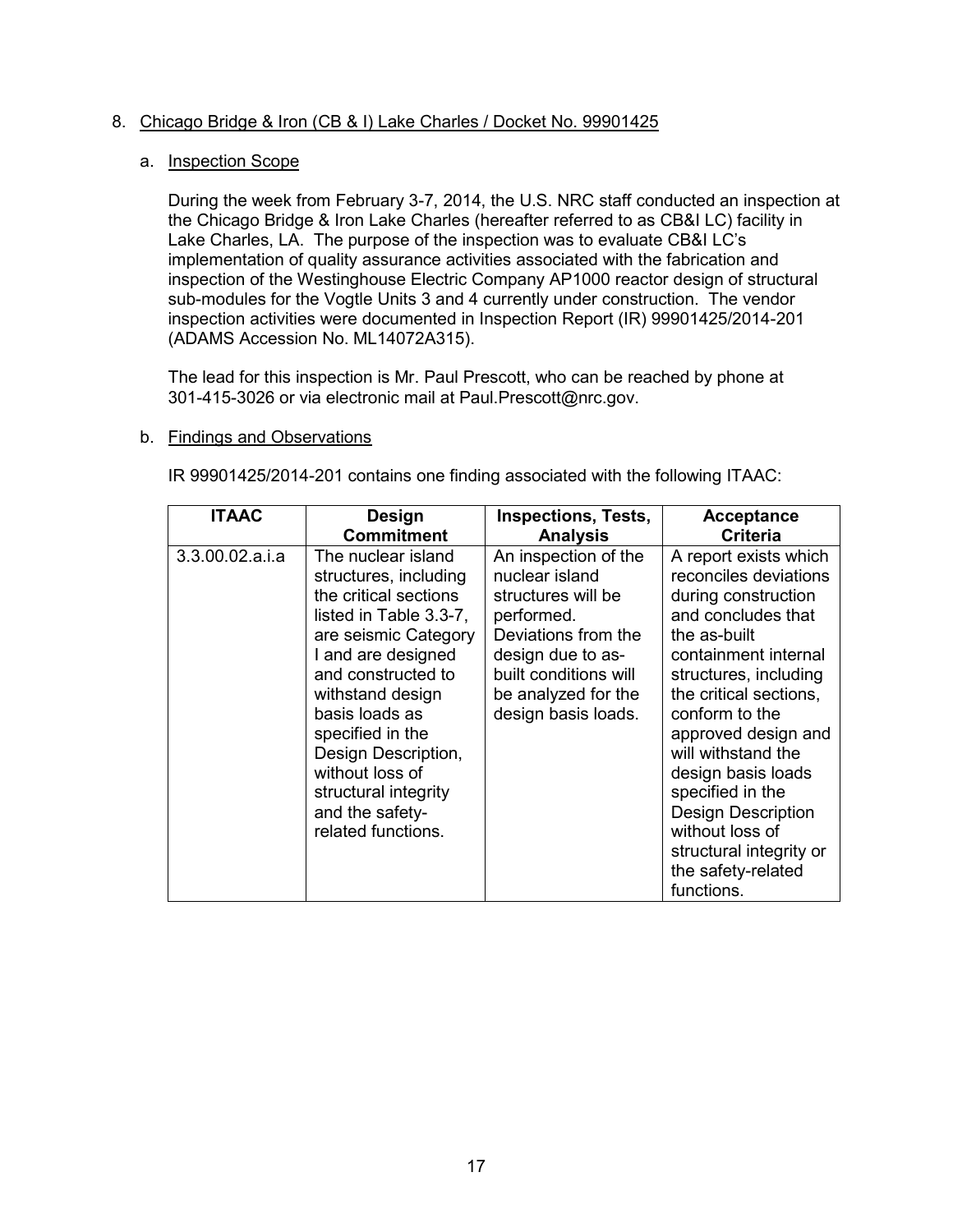| <b>ITAAC</b>   | Design                                                                                                                                                                                                                                                                                                                                  | <b>Inspections, Tests,</b>                                                                                    | <b>Acceptance</b>                                                                                                                                                                                                                                                                                                                                                                                                                                               |
|----------------|-----------------------------------------------------------------------------------------------------------------------------------------------------------------------------------------------------------------------------------------------------------------------------------------------------------------------------------------|---------------------------------------------------------------------------------------------------------------|-----------------------------------------------------------------------------------------------------------------------------------------------------------------------------------------------------------------------------------------------------------------------------------------------------------------------------------------------------------------------------------------------------------------------------------------------------------------|
|                | <b>Commitment</b>                                                                                                                                                                                                                                                                                                                       | <b>Analysis</b>                                                                                               | <b>Criteria</b>                                                                                                                                                                                                                                                                                                                                                                                                                                                 |
| 3.3.00.02a.i.d | The nuclear island<br>structures, including<br>the critical sections<br>listed in Table 3.3-7,<br>are seismic Category<br>I and are designed<br>and constructed to<br>withstand design<br>basis loads as<br>specified in the<br>Design Description,<br>without loss of<br>structural integrity<br>and the safety-<br>related functions. | Inspection will be<br>conducted of the as-<br>built piping as<br>documented in the<br>ASME design<br>reports. | A report exists which<br>reconciles deviations<br>during construction<br>and concludes that<br>the as-built<br>structures in the<br>radiologically<br>controlled area of<br>the auxiliary building,<br>including the critical<br>sections, conform to<br>the approved design<br>and will withstand<br>the design basis<br>loads specified in the<br><b>Design Description</b><br>without loss of<br>structural integrity or<br>the safety-related<br>functions. |

#### IR 99901425/2014-201 states:

The NRC inspectors determined that CB&I LC failed to adequately implement measures to control materials, parts, or components which do not conform to requirements in order to prevent their inadvertent use or installation. Specifically, CB&I LC failed to correctly identify unresolved nonconformances on a safety-related sub-module being prepared to ship: one stud that had an incomplete weld was incorrectly located in the documentation; one stud that was identified on the documentation as being added and having incomplete weld did not appear to exist on the module; and one stud was documented as having an incomplete weld, but was actually missing. This item was identified as Nonconformance 99901425/2014-201-01.

The NRC staff determined that the finding represented an ITAAC finding because it was material to the acceptance criteria of VEGP Units 3 and 4 ITAAC listed above, in that, if left uncorrected, the licensee may not have been able to successfully complete the ITAAC. The acceptance criteria of these ITAACs require that all construction deviations be reconciled to verify that the as-built structures will conform to the approved design and withstand the design basis loads without a loss of structural integrity or other safety-related functions. The inspectors determined that the failure to adequately review and accept nonconforming items in accordance with adequate documented procedures may have resulted in a construction deviation that may not be properly reconciled by the licensee.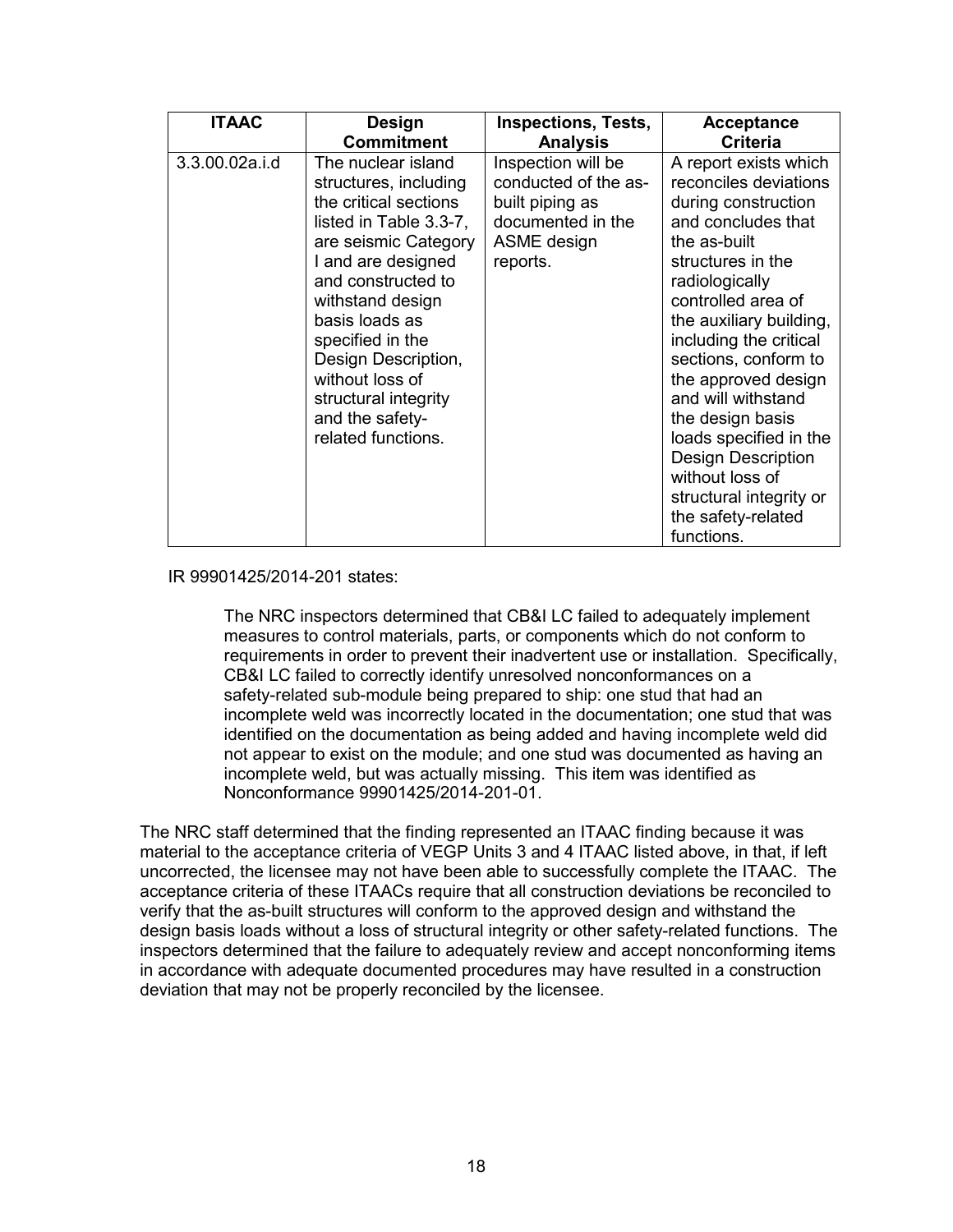# 9. SMCI / Docket No. 99901439

# a. Inspection Scope

During the period April 7-11, 2014, the U.S. NRC staff conducted an inspection at the Specialty Maintenance and Construction, Inc. (hereafter referred to as SMCI) facility in Lakeland, FL. The purpose of this inspection was evaluate SMCI's implementation of quality assurance activities associated with the fabrication of the remain-in-place steel formwork modules for concrete, in-containment refueling water storage tank wall and reactor vessel cavity modules for the Westinghouse Electric Company (WEC) AP1000 reactor design for the Vogtle Units 3 and 4 currently under construction. The vendor inspection activities were documented in Inspection Report (IR) 99901439/2014-201 (ADAMS Accession No. ML14121A433).

During the period June 8-12, 2015, the NRC staff conducted an inspection at the SMCI facility in Lakeland, FL. The purpose of this inspection was to evaluate SMCI's implementation of quality assurance activities associated with the fabrication of the embed plates for the CA-01 module (steam generator and refueling canal module) and CA-02 module (independent wall structure connecting the CA-01 and CA-03 module, where the CA-03 module is the in-containment refueling water storage tank module). These are modules for the Westinghouse AP1000 reactor design for the Vogtle Units 3 and 4 currently under construction. The vendor inspection activities were documented in IR 99901439/2015-201 (ADAMS Accession No. ML15175A446).

The lead for the above inspections is Mr. Yamir Diaz-Castillo, who can be reached by phone at 301-415-2228 or via electronic mail at Yamir.Diaz-Castillo@nrc.gov.

## b. Findings and Observations

IR 99901439/2014-201 contains one finding, and IR 99901439-2015-201 contains two findings associated with the following ITAAC:

| <b>ITAAC</b>   | Design<br><b>Commitment</b>                                                                                                                                                                                                                                                                                                             | Inspections,<br><b>Tests, Analysis</b>                                                                                                                                                                | <b>Acceptance Criteria</b>                                                                                                                                                                                                                                                                                                                                                         |
|----------------|-----------------------------------------------------------------------------------------------------------------------------------------------------------------------------------------------------------------------------------------------------------------------------------------------------------------------------------------|-------------------------------------------------------------------------------------------------------------------------------------------------------------------------------------------------------|------------------------------------------------------------------------------------------------------------------------------------------------------------------------------------------------------------------------------------------------------------------------------------------------------------------------------------------------------------------------------------|
| 3.3.00.02a.i.a | The nuclear island<br>structures, including<br>the critical sections<br>listed in Table 3.3-7.<br>are seismic Category<br>I and are designed<br>and constructed to<br>withstand design<br>basis loads as<br>specified in the<br>Design Description,<br>without loss of<br>structural integrity<br>and the safety-<br>related functions. | An inspection of<br>the nuclear<br>island structures<br>will be<br>performed.<br>Deviations from<br>the design due<br>to as-built<br>conditions will be<br>analyzed for the<br>design basis<br>loads. | A report exists which reconciles<br>deviations during construction<br>and concludes that the as-built<br>containment internal structures.<br>including the critical sections,<br>conform to the approved design<br>and will withstand the design<br>basis loads specified in the<br>Design Description without loss<br>of structural integrity or the<br>safety-related functions. |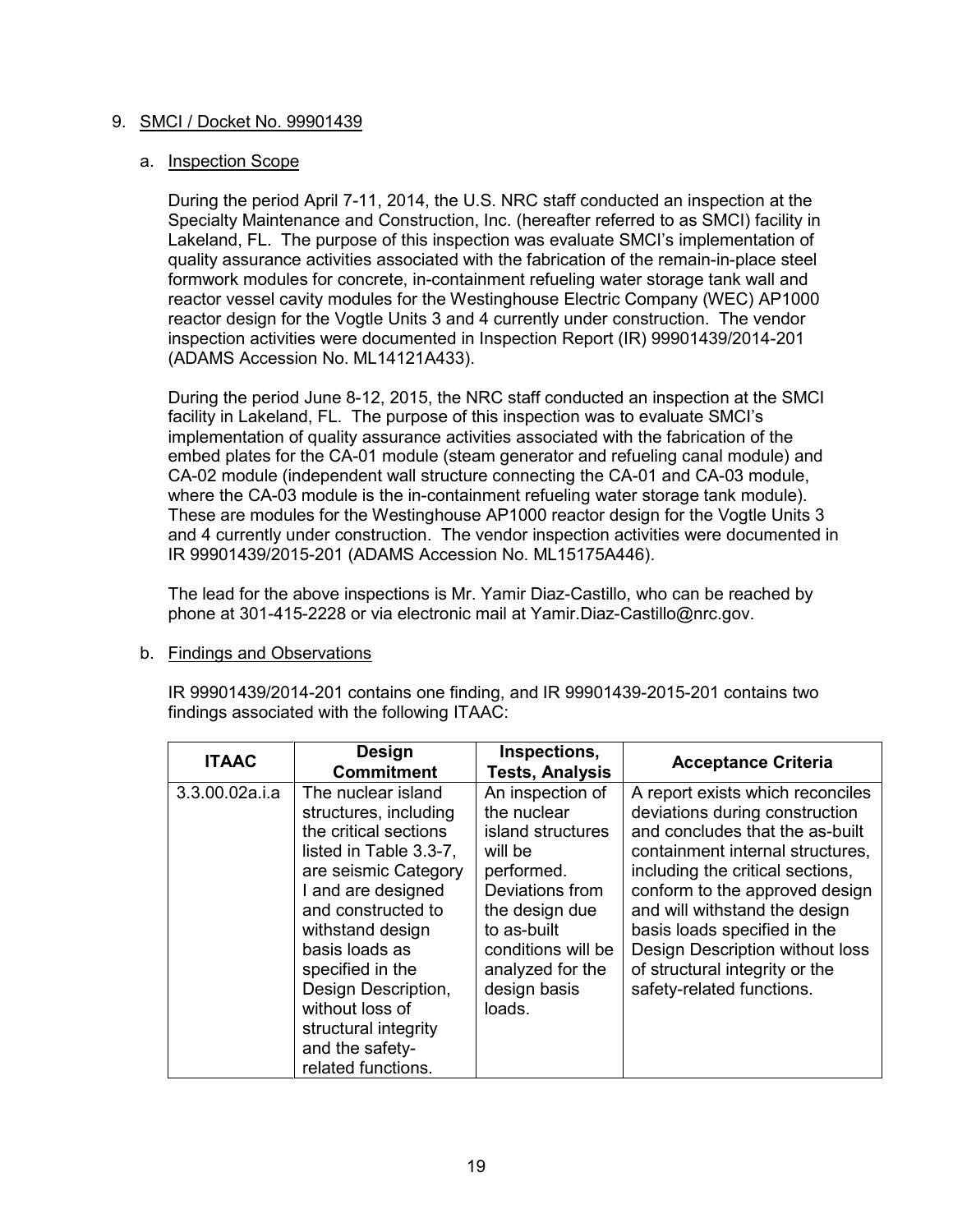#### IR 99901439/2014-201 states:

The NRC inspectors determined that SMCI failed to qualify a welding procedure in accordance with WEC specification APP-VW20-ZO-023. Specifically, SMCI welding procedure qualification record (PQR) 1015-Partial Joint Penetration (PJP), lists the results of the ferrite testing of the test weld root as 73 percent, which is outside of the 35-65 percent ferrite range acceptance criteria specified by WEC in APP-VW20-ZO-023. PQR 1015-PJP is a supporting PQR for welding procedure specification (WPS) number 1015. WPS 1015 is being used to perform welding on the in-containment refueling water storage tank modules for the AP1000 reactor design. This item was identified as Nonconformance 99901439/2014-201-01.

#### IR 99901439/2015-201 states:

The NRC inspectors determined that SMCI failed to transfer all the pertinent design requirements into the applicable instructions and failed to inspect welds in accordance with the applicable travelers and design specification drawings. Specifically, (1) SMCI did not adequately incorporate several general notes on NDE requirements from WEC design specifications drawings into all the applicable travelers. These general notes would require visual examination (VT), and magnetic particle examination (MT) or liquid penetrant (PT) examination of both the reinforcing fillet weld and the partial joint penetration (PJP). By not correctly transferring nondestructive examination requirements to the SMCI travelers, partial penetration welds did not receive the required surface examinations required by the WEC design drawings; and (2) SMCI only performed VT and MT examination of the reinforcing fillet weld that is applied over the PJP, and did not perform a VT and MT examination of the PJP as required by several general notes from design specification drawing APP-GW-S9-105. Not inspecting the PJP welds leaves the quality of welds to be indeterminate, and therefore affects how these welds would meet their design stress requirements and would perform their intended safety function. This item was identified as Nonconformance 99901439/2015-201-01.

The NRC inspectors determined SMCI failed to control welding consumable filler metal in accordance with applicable procedures and criteria. Specifically, (1) SMCI did not record on form WCIL-001 the weld filler metal that was issued for the time period of June 28, 2014, through July 11, 2014, as required by the applicable procedure; and (2) During a review of traveler 926-CA01-00774, the NRC inspection team noted that a welder used weld filler metal to weld the beam seat that was not the weld filler metal he was issued and required to use. The use of the correct weld filler metal for welding the beam seat was not adequately controlled as required by the applicable procedure. This item was identified as Nonconformance 99901439/2015-201-02.

The NRC staff determined that the above findings represent ITAAC findings because they are material to the acceptance criteria of VEGP Units 3 and 4 ITAAC 3.3.00.02a.i.a in that, if left uncorrected, the licensee may not have been able to successfully complete the ITAAC. The acceptance criteria of these ITAACs require that all construction deviations be reconciled to verify that the as-built structures will conform to the approved design and withstand the design basis loads without a loss of structural integrity or other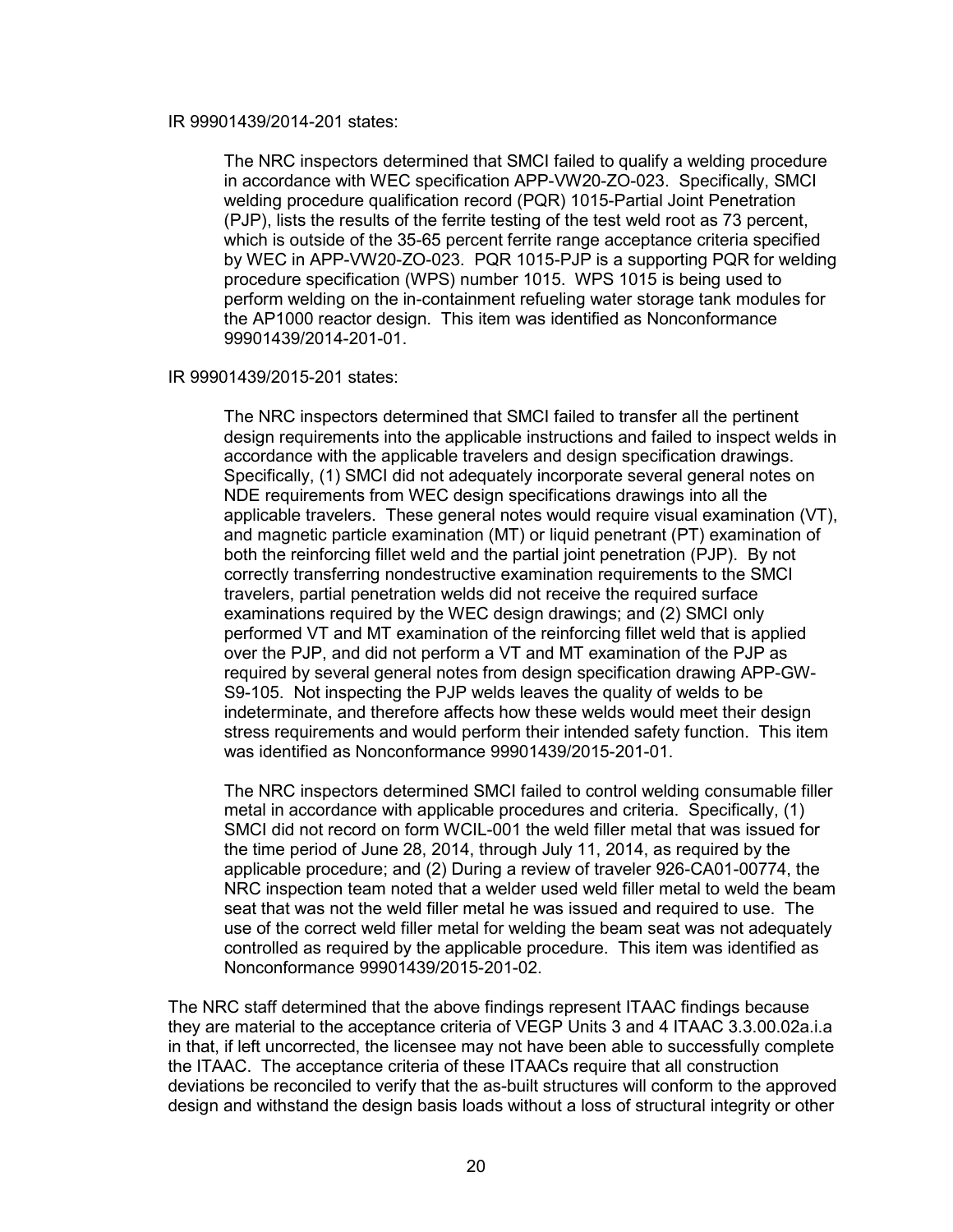safety-related functions. The inspectors determined that the failure to adequately review and accept nonconforming items in accordance with adequate documented procedures may have resulted in a construction deviation that may not be properly reconciled by the licensee.

# 10. Oregon Iron Works / Docket Nos. 99901448/1449

# a. Inspection Scope

During the period of September 22-26, 2014, the U.S. Nuclear Regulatory Commission (NRC) staff conducted an inspection at the Oregon Iron Works, Inc. (hereafter referred to as OIW) facilities in Clackamas, OR and Vancouver, WA. The purpose of the inspection was to evaluate OIW's implementation of quality assurance activities associated with the fabrication and inspection of the CA20 Auxiliary Building Modules for the Westinghouse Electric Company (WEC) AP1000 reactor design for the Vogtle Units 3 and 4 currently under construction. The vendor inspection activities were documented in Inspection Report (IR) 99901448/2014-201 / 999901449/2014-201 (ADAMS Accession No. ML14308A463).

The lead for this inspection is Mr. Jonathan Ortega-Luciano, who can be reached by phone at 301-415-1159 or via electronic mail at Jonathan.Ortega-Luciano@nrc.gov.

# b. Findings and Observations

IR 99901448/2017-201 / 999901449/2014-201 contains one finding associated with the following ITAAC:

| <b>ITAAC</b>   | <b>Design Commitment</b>                                                                                                                                                                                                                                                                                                               | Inspections,<br><b>Tests, Analysis</b>                                                                       | <b>Acceptance Criteria</b>                                                                                                                                                                                                                                                                                                                                                                                                                                   |
|----------------|----------------------------------------------------------------------------------------------------------------------------------------------------------------------------------------------------------------------------------------------------------------------------------------------------------------------------------------|--------------------------------------------------------------------------------------------------------------|--------------------------------------------------------------------------------------------------------------------------------------------------------------------------------------------------------------------------------------------------------------------------------------------------------------------------------------------------------------------------------------------------------------------------------------------------------------|
| 3.3.00.02a.i.d | The nuclear island<br>structures, including<br>the critical sections<br>listed in Table 3.3-7,<br>are seismic Category<br>I and are designed<br>and constructed to<br>withstand design<br>basis loads as<br>specified in the<br>Design Description,<br>without loss of<br>structural integrity and<br>the safety-related<br>functions. | Inspection will be<br>conducted of the<br>as-built piping as<br>documented in the<br>ASME design<br>reports. | A report exists which<br>reconciles deviations<br>during construction<br>and concludes that<br>the as-built structures<br>in the radiologically<br>controlled area of the<br>auxiliary building,<br>including the critical<br>sections, conform to<br>the approved design<br>and will withstand the<br>design basis loads<br>specified in the<br><b>Design Description</b><br>without loss of<br>structural integrity or<br>the safety-related<br>functions. |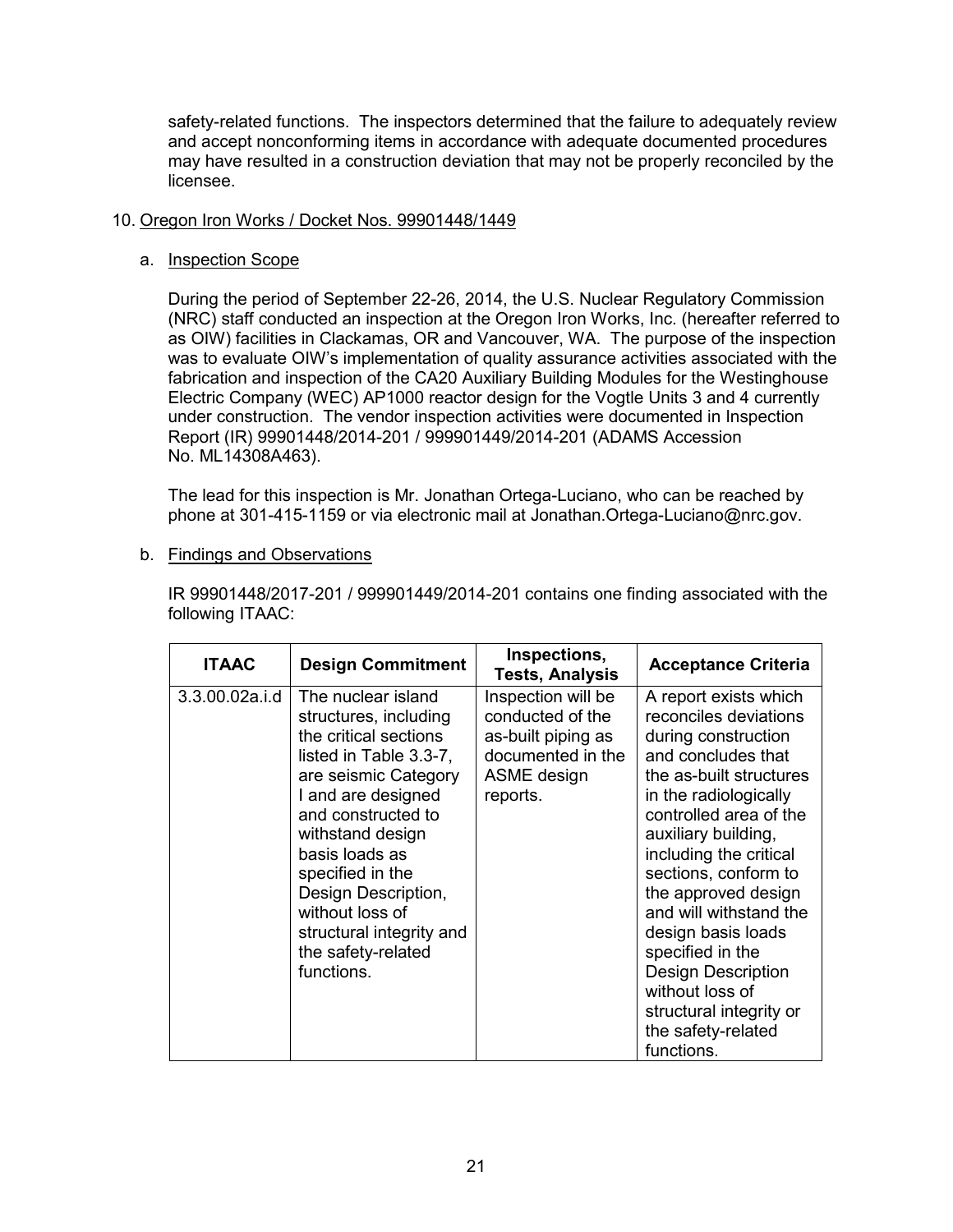IR 99901448/2014-201 / 999901449/2014-201 states:

The NRC inspectors determined that OIW failed to ensure the selection and review for suitability of application of materials, parts, equipment, and processes that are essential to the safety-related functions of the structures, systems, and components. Additionally, OIW failed to establish appropriate measures that included provisions for source evaluation of subcontractors. This item was identified as Nonconformances 99901448/2014-201-02 and 99901449/2014-201-02.

The NRC staff determined that the above finding is an ITAAC finding because it was material to the acceptance criteria of VEGP Units 3 and 4 ITAAC 3.3.00.02a.i.d, in that, if left uncorrected, the licensee may not have been able to successfully complete the ITAAC. The acceptance criteria of this ITAAC requires that all construction deviations be reconciled to verify that the as-built structures will conform to the approved design and withstand the design basis loads without a loss of structural integrity or other safetyrelated functions. The inspectors determined that the failure to adequately review and accept nonconforming items in accordance with documented procedures may have resulted in a construction deviation that may not be properly reconciled by the licensee.

# 11. WECTEC/ Docket No. 99901467

## a. Inspection Scope

During the period from November 14-18, 2016, the U.S. NRC conducted an inspection at the Westinghouse/WECTEC facility in Charlotte, North Carolina. The purpose of the inspection was to review implementation of Westinghouse's processes for transferring the design requirements contained in the AP1000 Design Control Document into detailed engineering, procurement, and construction documents, consistent with NRC requirements. The vendor inspection activities were documented in Inspection Report (IR) 99901467/2016-201 (ADAMS Accession No. ML17013A658).

The lead for this inspection is Mr. Jeffrey Jacobson, who can be reached by phone at 301-415-2977 or via electronic mail at Jeffrey.jacobson@nrc.gov.